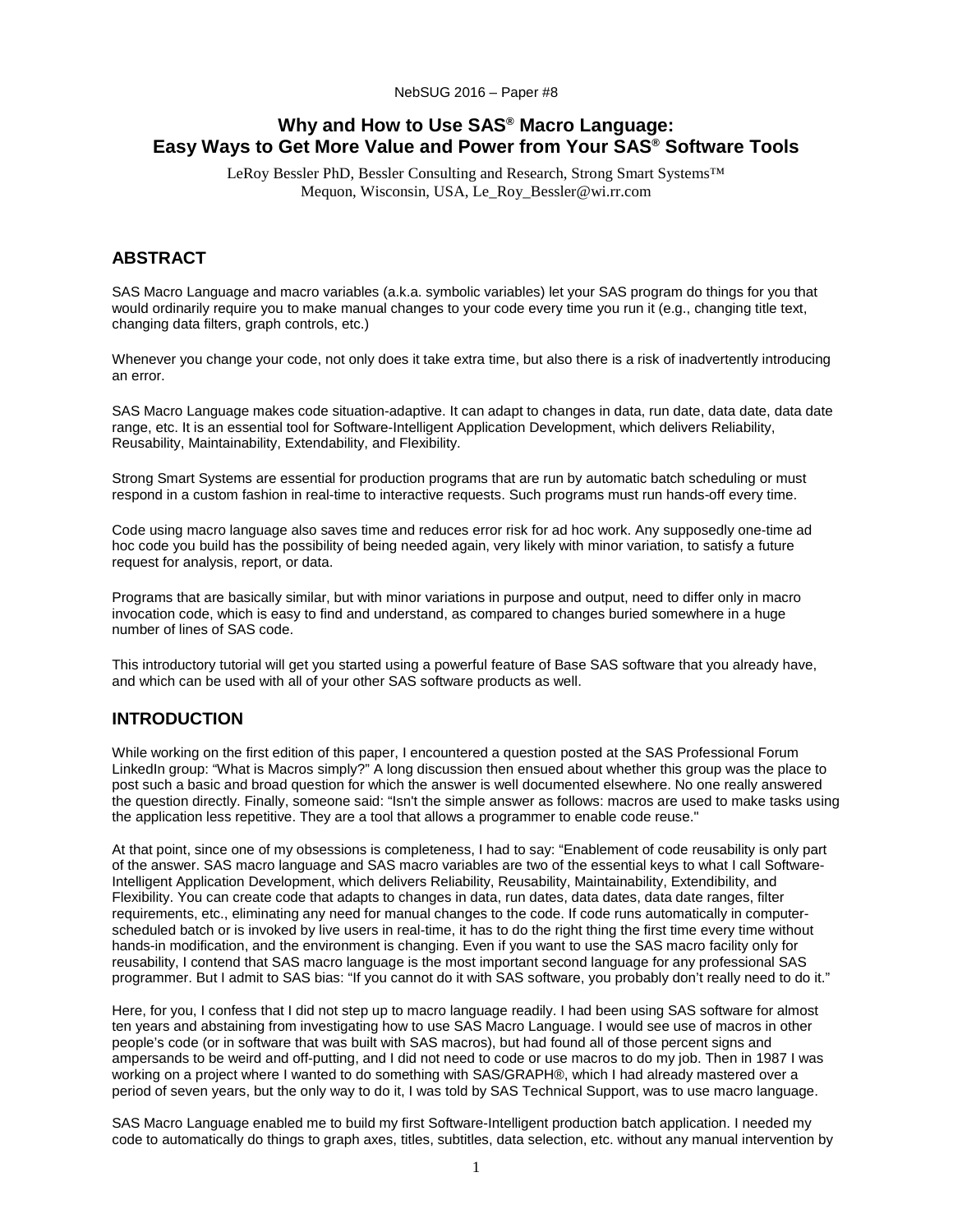me every time that it ran. I had very specific design and function objectives, and native Base SAS and native SAS/GRAPH would not meet those objectives without customization every time that the code would run. This automation replaced a manual-intensive effort by several other people, using SAS and other tools, and their process had been error vulnerable and the outputs had been inelegant. I eventually published a paper for SAS users about what I did (see Reference 1). The experience made me an advocate for the power of SAS Macro Language.

I am convinced that it is the most important second language for any serious SAS programmer. I will do my best to help get you started in what follows. Also, I have put together a bibliography of other resources you might find useful.

If you study SAS Macro Language in a formal manner or read any of the books about it, you are likely to encounter, as an entry point, a discussion of the internals of how SAS deals with macros. It gets into the tokenizer, a stack, and other abstruse concerns that you really do not need to know about, much less try to understand, in order to be an effective and safe user of SAS macros. I have almost thirty years of experience and success with the SAS macro facility without mastering this. Smarter people than I might disagree with this approach. Once you are productive with SAS Macro Language, and have time that you cannot put to better use, you might decide to investigate the macro language facility infrastructure. However, there are some subtleties worth being aware of. See, e.g., this tip: <http://blogs.sas.com/content/publishing/2015/04/01/sas-authors-tip-macro-language-timing-is-everything/>

Here is the plan for the tutorial:

- 1. WHERE TO ACCESS OR STORE SAS MACROS
- 2. WHAT IS A MACRO AND HOW DO I USE ONE? Two super simple examples
- 3. MACRO VARIABLES (a.k.a., SYMBOLIC VARIABLES): The simplest macro language tools & how to use them
- 4. MACRO LANGUAGE STATEMENTS THAT YOU CAN USE ANYWHERE
- 5. MACRO FUNCTIONS THAT YOU CAN USE ANYWHERE
- 6. SCOPE OF MACRO VARIABLES: Global Versus Local
- 7. OTHER WAYS TO ASSIGN VALUES TO MACRO VARIABLES: DATA Step and PROC SQL
- 8. WHAT TO DO WHEN THE MACRO FUNCTION YOU NEED DOES NOT EXIST
- 9. MACRO FUNCTIONS FOR ARITHMETIC
- 10. CONDITIONAL PROCESSING WITH MACRO LANGUAGE
- 11. FULL AUTOMATION TO ELIMINATE ANY NEED FOR PROGRAMMER INTERVENTION
- 12. COMMON PROCESSING FOR A LIST OF NUMBER-SUFFIXED MACRO VARIABLES
- 13. A SIMPLIFIED VERSION OF ONE OF MY FAVORITE APPLICATIONS OF SAS MACRO LANGUAGE

I am grateful to Laura MacBride for her helpful review of the 2012 edition of this paper, but any lack of clarity or other imperfections are my responsibility.

## **WHERE TO ACCESS OR STORE SAS MACROS**

Some macros are shipped with SAS software. To use them you do nothing special, except invoke them (with any needed parameters—more about parameters later) like this, anywhere appropriate in your code:

#### **%SomeMacroShippedWithSAS; /\* This macro would be one with no parameters, or is being invoked using the defaults assigned in the definition of the macro. \*/**

If you create your own macros, and you do not want to manually paste them into your code every time, you can store them anywhere that SAS has READ access: on your hard drive or some location on your enterprise LAN.

To use one of your own macros in your code that is remotely stored as above, you have two choices. Before invocation of the macro with **%YourMacroName;**

your code must contain either statement: **%INCLUDE "PathToYourFolderOfMacros\YourMacroName.sas";** or, as a better method, statement: **OPTIONS SASAUTOS=("PathToYourFolderOfMacros" SASAUTOS);**

The parenthesis above can contain any number of macro libraries, but must always contain SASAUTOS. When SAS starts, SASAUTOS points to the default location where macros shipped with SAS are stored. The above OPTIONS statement tells SAS to look for macros first in PathToYourFolderOfMacros. If you name your macro with a macro name already used by SAS, your version will be used. It's not a good idea to use SAS's own macro names. For any number of macro libraries, they are searched in list order from left to right. In this paper, the OPTIONS statement will NOT be explicitly used, but the macro library concept assures that a macro needs to be written only once, and that any program with access to that library storage location will be able to use the macro.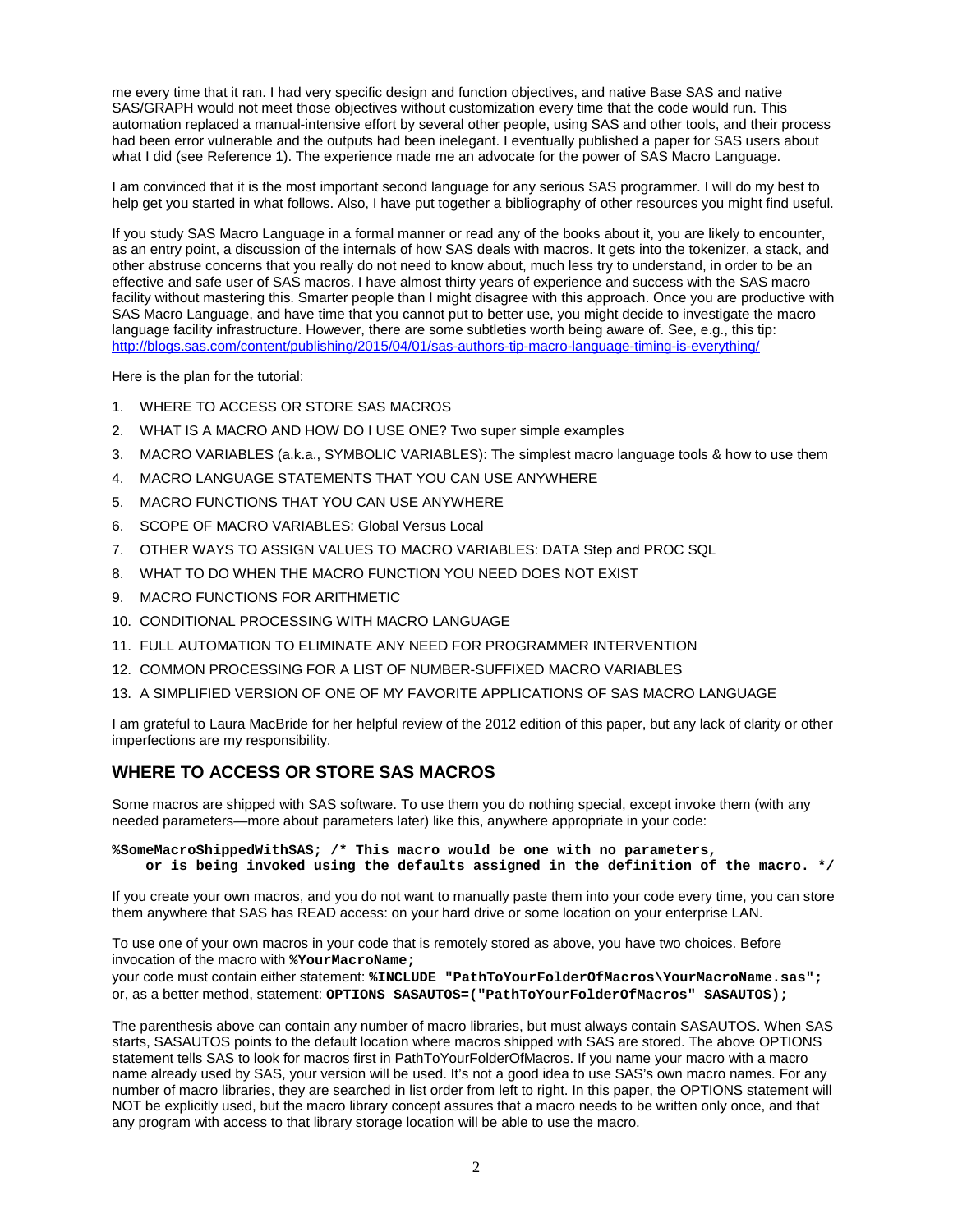#### **WHAT IS A MACRO AND HOW DO I USE ONE?** Two super simple examples

It is a way to create dynamic code that gets finalized at run time based on parameters that are passed to it.

This introduction will show you:

code that is submitted; what you can see in the SAS log IF you ask SAS to show you the code that is actually built and run for you; and what you can see in the SAS log IF you DO NOT ask SAS to show you that code as resolved and run.

Here is a simple example of a non-trivial macro:

**%macro MyFirstMacro(data=);**

**options nocenter nodate nonumber; proc print data=&data; /\* &data is to be replaced by value assigned with data= \*/ run;**

**%mend MyFirstMacro;**

A trivial macro would be one where the name of the data set to be printed was already hard-coded inside the macro, instead of being a macro invocation parameter. The non-trivial macro can be used to print ANY SAS data set, with NO manual modification of the code internal to the macro.

The macro can be stored in a folder on your hard disk or anywhere on the LAN where you have READ access, as explained in the prior section.

If you are not accessing a macro from elsewhere, then it must precede its first invocation in your SAS program.

Here is how you can use the macro shown above (presuming that you have already submitted the macro definition code above or are accessing the macro from a macro library):

#### **options MPRINT; /\* to see the code after replacement and what is actually run \*/ %MyFirstMacro(data=sashelp.class);**

Here is what you can find in the SAS log (but with time results specific to your computer):

```
1 %macro MyFirstMacro(data=);
2
3 options nocenter nodate nonumber;
4 proc print data=&data; /* &data is to be replaced by value assigned with data= */
    5 run;
6
     7 %mend MyFirstMacro;
8
9 options MPRINT; /* to see the code after replacement and what is actually run */
10 %MyFirstMacro(data=sashelp.class);
MPRINT(MYFIRSTMACRO): options nocenter nodate nonumber;
                       proc print data=sashelp.class;<br>run;
MPRINT(MYFTRSTMACRO):
NOTE: There were 19 observations read from the data set SASHELP.CLASS.
NOTE: PROCEDURE PRINT used (Total process time):
```

```
real time<br>cpu time
                              0.06 seconds
```
Here is an excerpt of the top of the result:

**The SAS System**

| Obs | Name    | Sex | Age | Height | Weight |
|-----|---------|-----|-----|--------|--------|
|     | Alfred  | м   | 14  | 69.0   | 112.5  |
| 2   | Alice   | F   | 13  | 56.5   | 84.0   |
| 3   | Barbara | F   | 13  | 65.3   | 98.0   |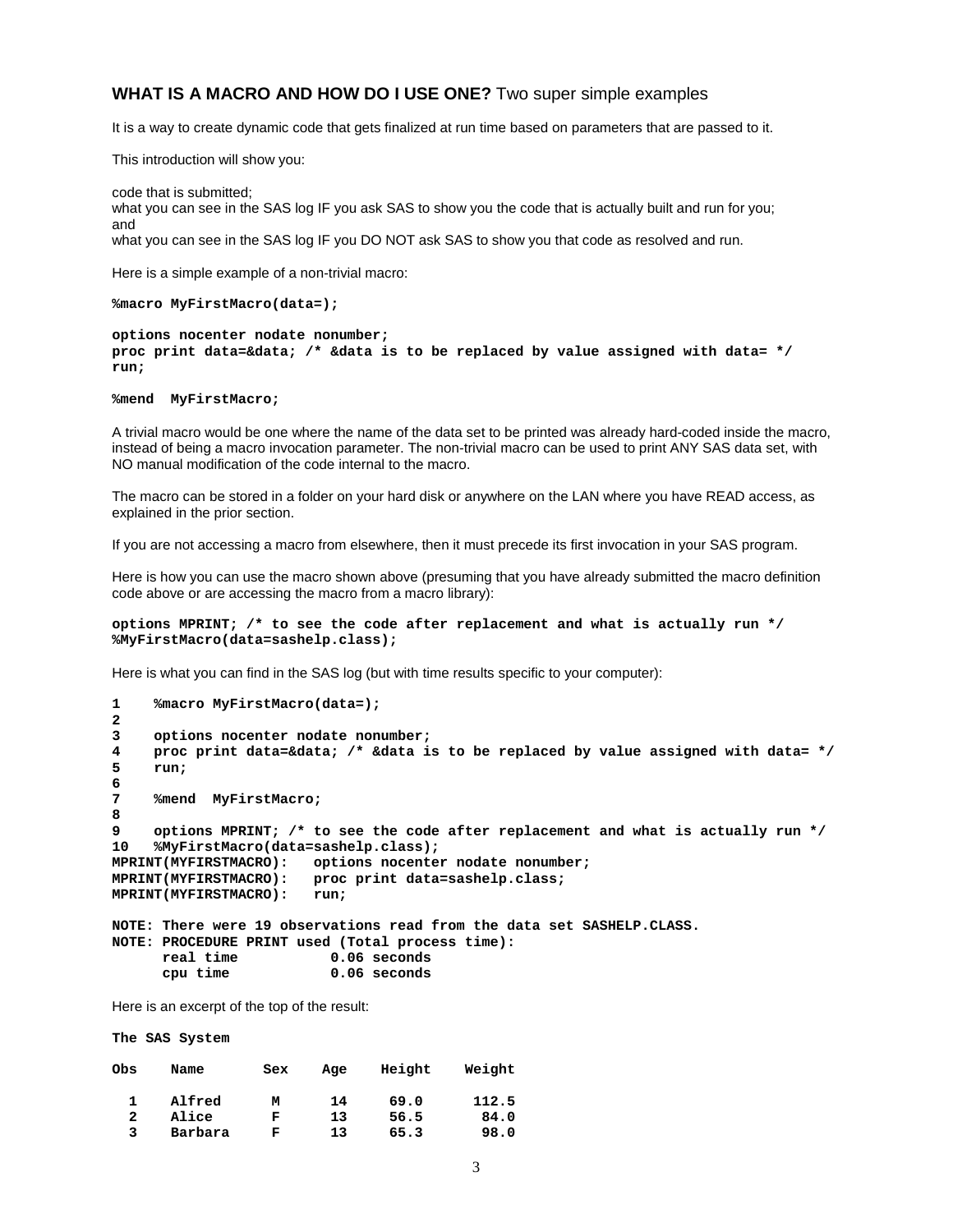**4 Carol F 14 62.8 102.5**

< excerpt cut off here by author >

The MPRINT option is off by default. If you were in the same SAS session as that used to run the code above, you can turn off MPRINT and rerun the code as follows:

**%macro MyFirstMacro(data=);**

**options nocenter nodate nonumber; proc print data=&data; /\* &data is to be replaced by value assigned with data= \*/ run;**

```
%mend MyFirstMacro;
```
**options NOMPRINT; /\* this is actually the default \*/ %MyFirstMacro(data=sashelp.class);**

Then you will find this in your SAS log:

```
1 %macro MyFirstMacro(data=);
2
3 options nocenter nodate nonumber;<br>4 oroc print data=&data: /* &data i
4 proc print data=&data; /* &data is to be replaced by value assigned with data= */
     5 run;
6
     7 %mend MyFirstMacro;
8
9 options NOMPRINT; /* this is actually the default */
     10 %MyFirstMacro(data=sashelp.class);
NOTE: There were 19 observations read from the data set SASHELP.CLASS.
NOTE: PROCEDURE PRINT used (Total process time):
      real time 0.01 seconds<br>cpu time 0.01 seconds
                             0.01 seconds
```
I.e., you do not see how SAS actually converted your macro invocation into the code that it ran for you.

**Tip:** Besides the MPRINT option there is also an MPRINTNEST option which affects how resolved code is flagged when a macro is invoked inside of another macro. Also, you can use the MFILE option to get a copy of MPRINT SAS log content in an external file. See the Online Documentation for details.

You can make the functions that a macro performs as complicated as you want, write the code for them only one time, and provide as many control parameters as you like. Then you do not need a separate complicated (or simple) program for each function. Use only one macro, and get it to do what you want by setting the parameter values.

Here is a slightly fancier example:

```
%macro MySecondMacro(data=,HowMany=);
```
**options nocenter nodate nonumber; options obs=&HowMany; title "Listing of First &HowMany observations in &data"; proc print data=&data; run; options obs=max;**

**%mend MySecondMacro;**

Here is how you could use it:

#### **%MySecondMacro(data=sashelp.class,HowMany=3);**

Here is the entire result: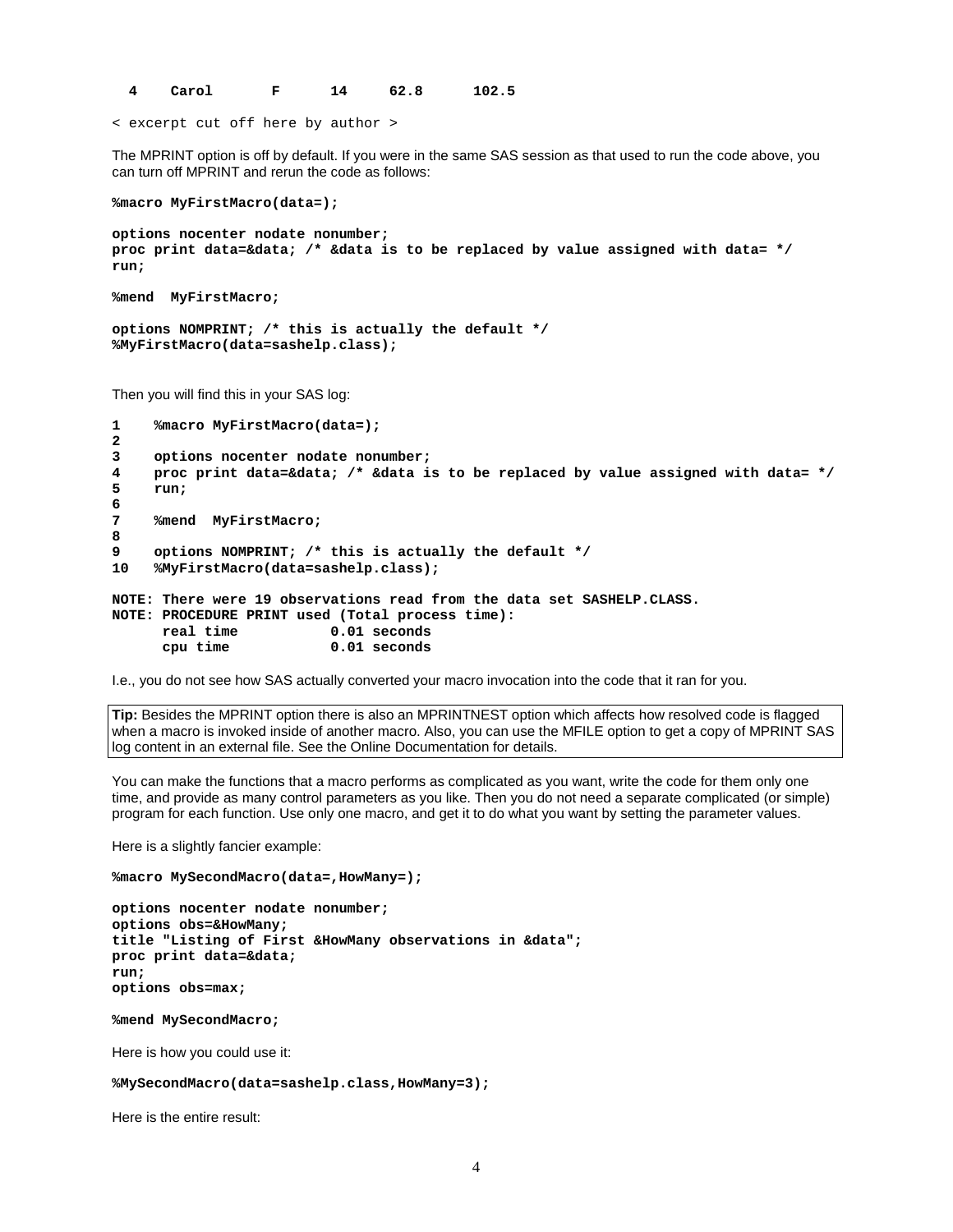**Listing of First 3 observations in sashelp.class Obs Name Sex Age Height Weight 1 Alfred M 14 69.0 112.5 2 Alice F 13 56.5 84.0 3 Barbara F 13 65.3 98.0** If you precede the macro invocation statement with **OPTIONS MPRINT;** you will find this in your SAS log: **45 options mprint; 46 %MySecondMacro(data=sashelp.class,HowMany=3); MPRINT(MYSECONDMACRO): options nocenter nodate nonumber; MPRINT(MYSECONDMACRO): options obs=3; MPRINT(MYSECONDMACRO): title "Listing of First 3 observations in sashelp.class"; MPRINT(MYSECONDMACRO): proc print data=sashelp.class; MPRINT(MYSECONDMACRO): run; NOTE: There were 3 observations read from the data set SASHELP.CLASS. NOTE: PROCEDURE PRINT used (Total process time): real time**  $0.00$  seconds<br>cpu time  $0.00$  seconds 0.00 seconds

**MPRINT(MYSECONDMACRO): options obs=max;**

MySecondMacro is a very simple example of using the macro facility to customize the processing, in this case, simply to limit the amount of output. You can make the customization capabilities as powerful as you wish and need, of course. In particular, macro processing can also enable you to customize the formatting of your output.

Before we get into more sophisticated macro capabilities, let's look at something basic and an essential part of the macro environment.

#### **MACRO VARIABLES (a.k.a., SYMBOLIC VARIABLES):**

The simplest macro language tools and how to use them

Macro language relies on the use of symbolic variables, also known as macro variables. They differ from SAS variables by being temporary entities whose values never reside permanently on disk.

Macro variable names can be up to 32 characters, a mixture of alphabetic letters, digits, and underscores. They must start with either a letter or an underscore. That is how they look in a statement which defines them or is used to create them.

Here is an example of creating and assigning a value to a macro variable:

```
%let MyFirstMacVar = 18;
```
The value stored for a macro variable stored by SAS in its temporary symbol table for your SAS session or batch program begins with the first non-blank character after the = sign and ends with the last non-blank character before the semi-colon. I.e., the same result as that from using the statement above would be stored by using this:

**%let MyFirstMacVar = 18 ;**

Here is a slightly more complicated example:

**%let MySecondMacVar = LeRoy Bessler;**

Imbedded blanks, like that between the parts of my name, are preserved when the value is stored by SAS in its temporary symbol table for your SAS session or batch program.

Here are ways to store leading or trailing blanks, if you need them:

**%let MyThirdMacVarHas1LeadingBlank = %str( AfterOneBlank);**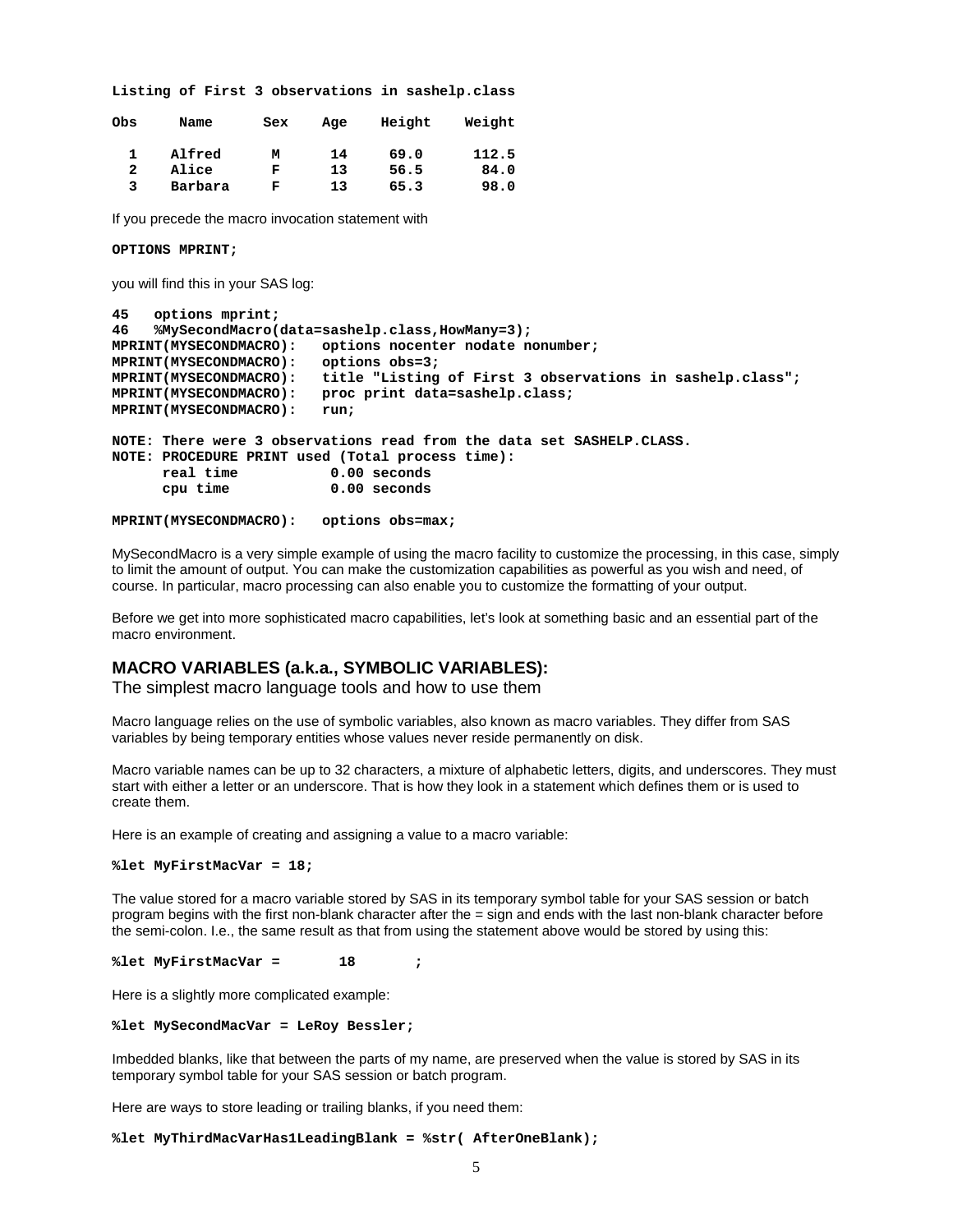#### **%let MyFourthMacVarHas1TrailingBlank = %str(BeforeOneBlank );**

The %str function preserves any number of leading or trailing blanks.

To see whether there are leading or trailing blanks on a macro variable, run %put LLL&SomeMacVar**.**RRR where the dot is essential, and inspect the SAS log. There will be more discussion of that dot later.

After macro variables have been stored in the symbol table, with %let or any of the others ways to create them (other ways will explained shortly), you need a way to be able to retrieve them inside your program later.

Here is an example of retrieving a macro variable, similar to what you have seen in one of the macros above.

If I wanted my name to appear in a report footnote, I would use

**footnote "Report Creator: &MySecondMacVar";**

at the bottom of the report, I would see

**Report Creator: LeRoy Bessler**

**Tip: If you need to retrieve a macro variable in a string that must be enclosed in quotes for SAS to use it, then the string must be enclosed in double quotes.** 

If I used use single quotes in the example above, as in

**footnote 'Report Creator: &MySecondMacVar';**

at the bottom of the report, I would see

**Report Creator: &MySecondMacVar**

Here is another example of retrieving and using a macro variable.

If I wanted to retrieve a list of names of students older than 13 in SASHELP.CLASS, I would use

**%let MyFirstMacVar = 13;**

**data work.OlderThanThirteen(keep=Name); set sashelp.class(keep=Age Name where=(Age GT &MyFirstMacVar)); run;**

**Tip: To use a macro variable in a string where it is concatenated with constant text (letters, numbers, a dot), the reference to the macro variable must be followed by a dot to terminate it. If concatenated with a dot, the reference must initially include two dots at the point, one as the terminator and the other as the survivor.**

If you want to end up with, say, WebPageX.html, by assigning %LET DesiredWebPage = WebPageX prior to an ODS HTML statement, then that statement must be of this form:

**ODS HTML PATH="SomePath" (url=none) BODY=&DesiredWebPage..html;**

which will correctly resolve to:

**ODS HTML PATH="SomePath" (url=none) BODY=WebPageX.html;**

Without the extra dot, the resolution would be

**ODS HTML PATH="SomePath" (url=none) BODY=WebPageXhtml;**

SAS WOULD actually create output, but in the output folder (at SomePath) there would be a file with filename "WebPageXhtml" with filetype "File", rather than filetype "HTML Document". If anyone tried to open it, a prompt would come up, which says, "Choose the program you want to use to open this file". Not the desired outcome.

If you want to provide a prefix to a partially formed string, you need to provide only one dot. E.g., submitting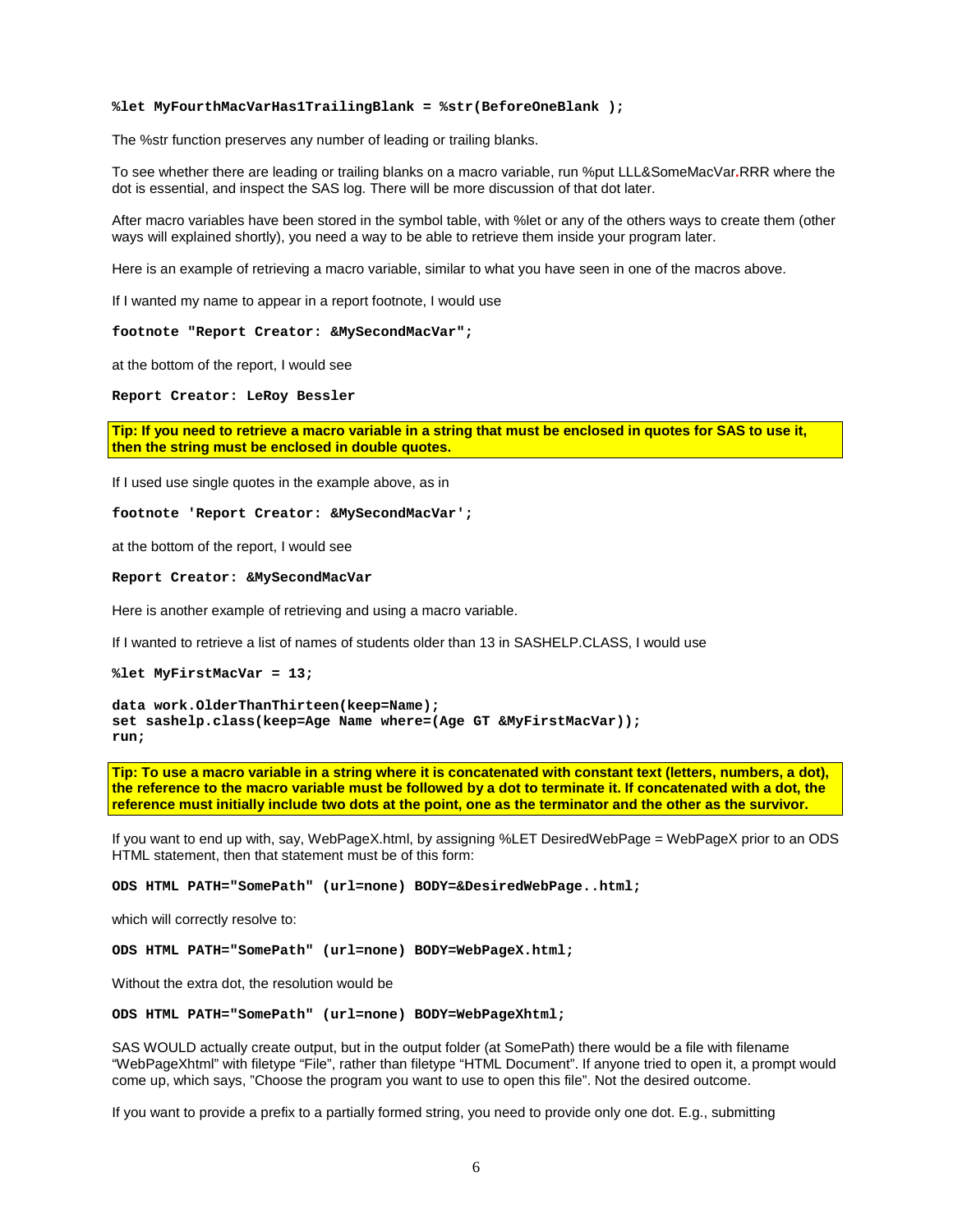**%let FirstPartOfMyFirstName = Le; %let MyFullFirstName = &FirstPartOfMyFirstName.Roy; %put MyFullFirstName is &MyFullFirstName;** will display this in the SAS log:

#### **MyFullFirstName is LeRoy**

If you want to produce a fully formed string out of two macro variables with no imbedded blank between them, you must provide no blank, and, of course, no dot, between them. E.g., submitting

```
%let FirstPartOfMyFirstName = Le;
%let SecondPartOfMyFirstName = Roy;
%let MyFullFirstName = &FirstPartOfMyFirstName&SecondPartOfMyFirstName;
%put MyFullFirstName is &MyFullFirstName;
```
will display this in the SAS log:

#### **MyFullFirstName is LeRoy**

Before looking at macros or programmatic ways to create macro variables, let's look at automatic macro variables. These are useful pieces of information that SAS makes available to your program as soon as it starts.

To get a list of them, submit

**%put \_automatic\_;**

In your SAS log you will get a long list of macro variables and their current assigned values. At start of a SAS session or SAS batch job, a lot of the values will be blank. During the session or job run, some of the values will change, depending on what has transpired. You can find the definition of the automatic macro variables in the SAS OnlineDoc.

Here are some examples, with non-blank values:

```
AUTOMATIC SYSDATE 12AUG12
AUTOMATIC SYSDATE9 12AUG2012
AUTOMATIC SYSDAY Sunday
AUTOMATIC SYSTIME 10:21
```
The limitation with the date and time information above is that it pertains to the date and time when the session or batch program started, not the current real date and time when you might want to record it in a report or an output observation. The input data being used to create your output might have changed between the start of your program and the time that it is actually retrieved by your program. How to create macro variables for the current date and current time will be included in a future update to this tutorial. (You can request a solution from the author via email.)

Other macro variables include:

SYSVER – the version of SAS running SYSVLONG – includes the modification level of the version running SYSSITE – the SAS site number for the copy of SAS that is open. SYSUSERID – it can be important to be able to record the User ID that is running SAS and list that information in an output report or imbed it in an output data set that is being created. SYSJOBID – this Windows or Unix Process ID is useful to know if your program is running on a server, you cannot stop it, and you need to call the server administrator to kill the process. You might have more than one process running, and you need to be sure that the right one is stopped, not the other(s).

# **MACRO LANGUAGE STATEMENTS THAT YOU CAN USE ANYWHERE**

%let and %put can be used outside or inside of macros. Code that is outside of macros is called "open code". These are the only macro language statements that can be used in open code. %put allows you to display in the log any combination of real text and the text from resolution of macro variables, and was demonstrated above.

## **MACRO FUNCTIONS THAT YOU CAN USE ANYWHERE**

%INDEX, %LENGTH, %SCAN, %SUBSTR, %UPCASE, %LEFT, and %TRIM are obvious analogues of INDEX, LENGTH, SCAN, SUBSTR, UPCASE, LEFT, and TRIM. (That is not a complete list.) These can be used in open code. That typically would happen as part of a %LET statement. An example appears below when in conjunction with using PROC SQL to prepare some macro variables, which are not immediately usable as delivered.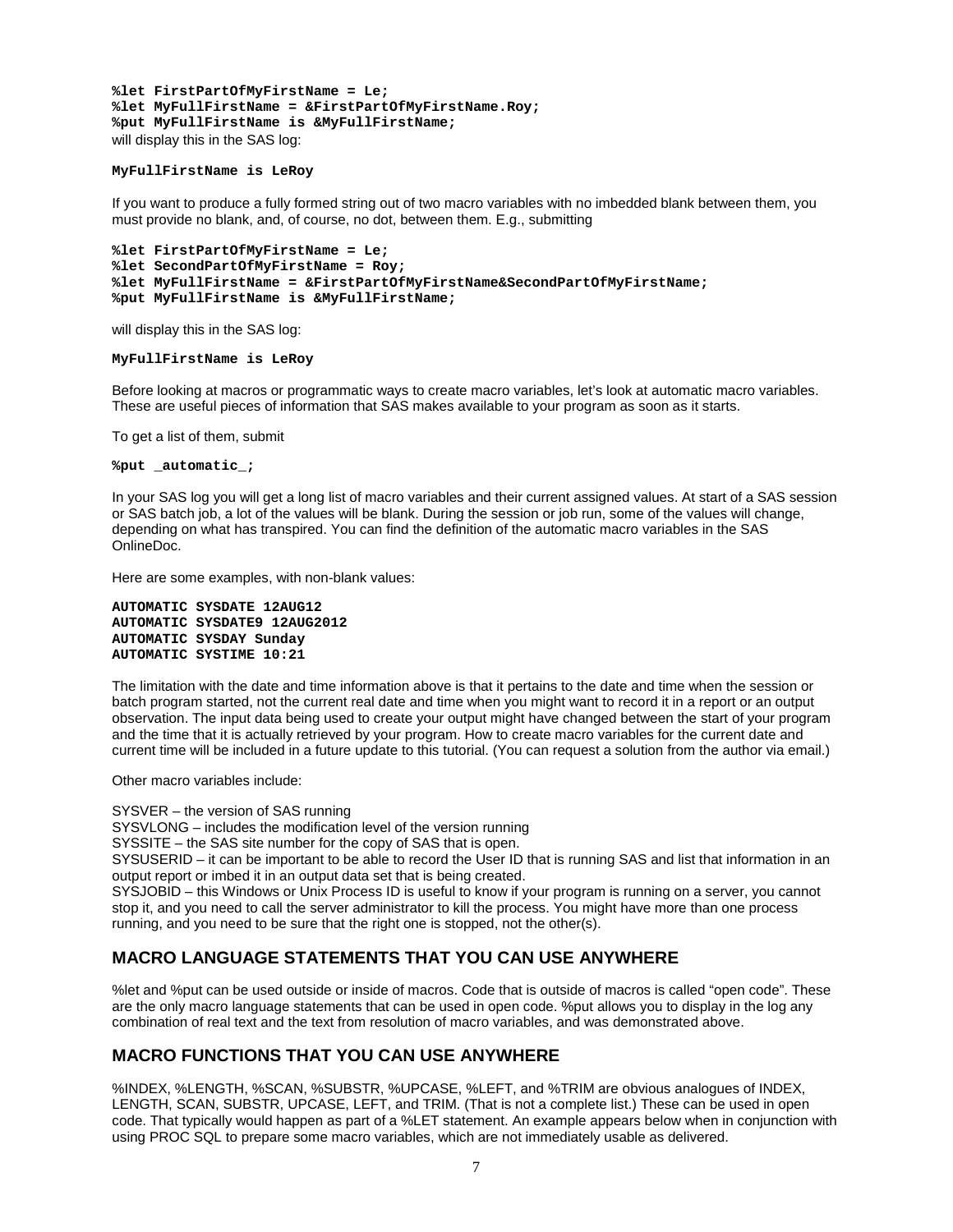### **SCOPE OF MACRO VARIABLES: Global Versus Local**

Macro variables that are created outside of a macro are automatically Global in scope. I.e., they can be retrieved by code anywhere, outside of any macros in the program or session, and inside of any macro.

Macro variables that are created by invocation of a macro (such as data = or HowMany= in the macro examples above) are automatically Local in scope.

Macro variables that are created by the processing of code generated by a macro are by default Local in scope. However, if the macro contains a statement such as

%global MyMacVarCreatedInThisMacro;

the macro variable will be Global in scope, and its value can be retrieved outside the macro by any subsequent processing. Successful references to &MacVarCreatedInSomeMacro can be made in open code that executes after the macro and can made by processing generated for other macros that are invoked after the creating macro.

If, for some reason, inside a macro you want to use and assign values to a macro variable name that is also used as a global macro variable outside of the macro, and you do not want to overlay an already existing global value, then you need to precede the first assignment reference inside the macro to that variable with a %local statement. If you never make such dual use inside and outside a macro, then you might never need to use the %local statement.

Anecdote: I decline to offer this as a tip, since I might so far have only been lucky. My intuitive practice, when encountering a "MACRO VARIABLE NOT RESOLVED" message in the SAS log, after verifying that my code to assign a value to the macro variable did run before the referencing code and that I do not have a typo problem, is to insert a %global statement before the assignment code. If the macro variable is assigned in open code, then it should be global by default. The problem is most likely to occur if you assign the macro variable inside a macro, but reference it outside the macro.

I do not pretend that my remarks are the be-all and end-all on this topic. For more about macro variables, and global versus local, of course consult the SAS Online Doc. For some expert opinion and dialogue about this topic, see, e.g., References 2 and 3.

## **OTHER WAYS TO ASSIGN VALUES TO MACRO VARIABLES: DATA Step and PROC SQL**

So far, the %let statement, to assign macro variables either inside or outside macros, and the macro invocation parameters themselves have been demonstrated.

There are two other ways to create and assign macro variables either inside or outside macros.

Inside a DATA Step

```
data null;
length TallestStudent $ 8;
retain TallestStudent ' ' MaxHeight 0;
set sashelp.class end=LastOne;
if height GT MaxHeight then do;
  MaxHeight = height;
  TallestStudent = Name;
end;
if LastOne;
call symput('MaxHgt',MaxHeight);
call symput('Tallest',TallestStudent);
run;
options nocenter nodate nonumber;
title "&Tallest is Tallest Student with Height = &MaxHgt inches";
title2 "Got name and height macro variables using DATA Step and CALL SYMPUT";
proc print data=sashelp.class;
where height = &MaxHgt;
run;
```
Yes, I could instead get the maximum height with, e.g., PROC MEANS, but this example serves a demonstration purpose. Here is the result, with anomalies in the title: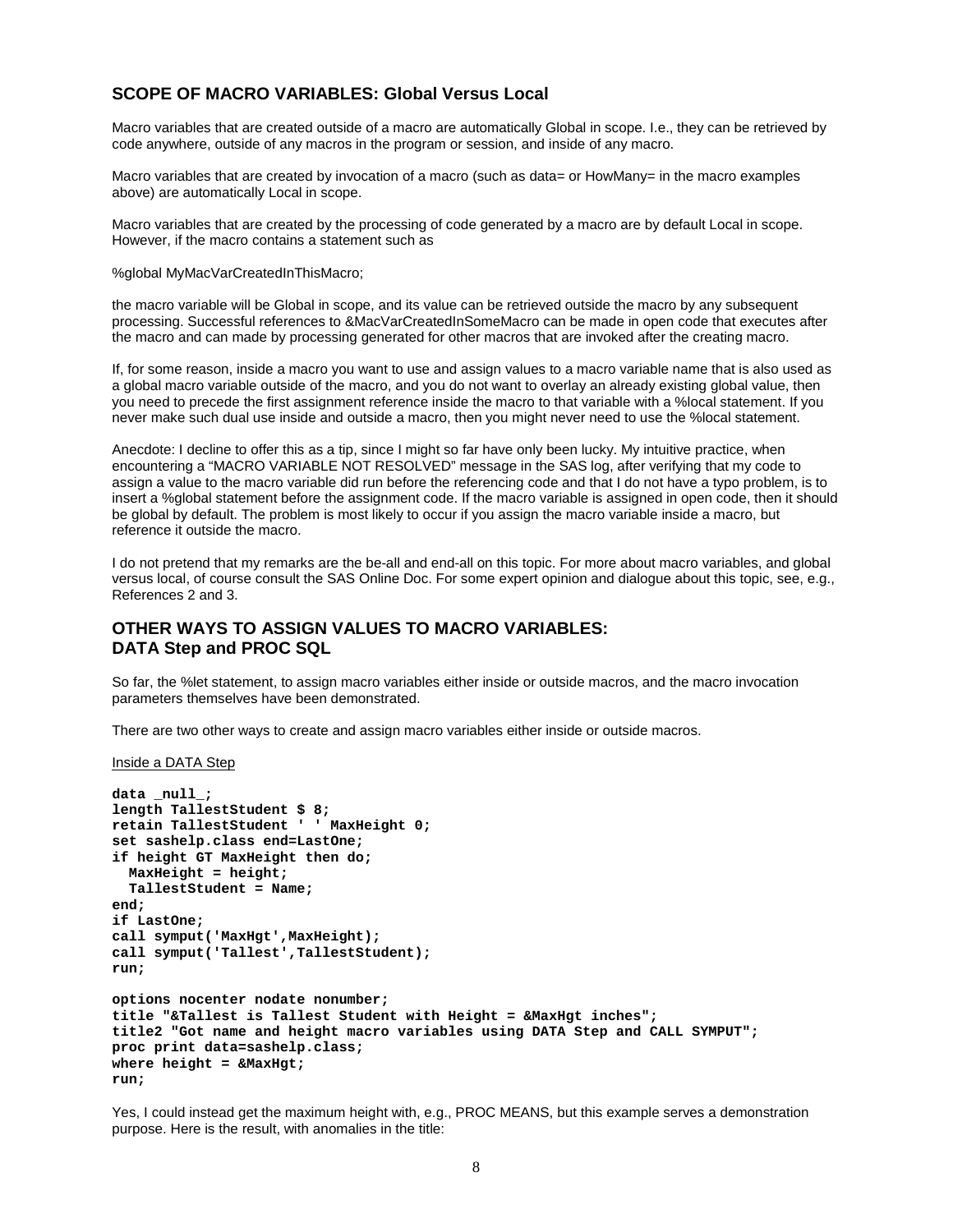**Philip is Tallest Student with Height = 72 inches Got name and height macro variables using DATA Step and CALL SYMPUT**

| Obs | Name   | Sex | Age | Height | Weight |
|-----|--------|-----|-----|--------|--------|
| 15  | Philip | М   | 16  | 72     | 150    |

You can assert that the extra blank after "Philip" was forced by my choice of variable length, but, in a general case, you might not be able to easily determine the maximum length value by prior inspection of the input data. In any case, you need to define the length for TallestStudent to fit the longest student name—you will not know a priori which name will be that of the tallest student. If you don't know the longest student name, you can safely make the length huge, since you will trim the result for the title.

The title is fixed with these code changes:

```
call symput('MaxHgt',trim(left(MaxHeight)));
call symput('Tallest',trim(left(TallestStudent)));
```
Here is the title result from the two code changes:

**Philip is Tallest Student with Height = 72 inches**

With PROC SQL

We can try to create the same report as above with PROC SQL with this code:

```
proc sql noprint;
select max(height) into: MaxHgt
from sashelp.class;
quit;
proc sql noprint;
select name into: Tallest
from sashelp.class
where height EQ &MaxHgt;
quit;
options nocenter nodate nonumber;
title "&Tallest is Tallest Student with Height = &MaxHgt inches";
title2 "Got name and height macro variables using PROC SQL NOPRINT";
proc print data=sashelp.class;
where height = &MaxHgt;
run;
```
As you can see below, the title suffers the same problem as first try above with CALL SYMPUT and DATA Step:

**Philip is Tallest Student with Height = 72 inches Got name and height macro variables using PROC SQL NOPRINT**

| Obs | Name   | Sex | Age | Height | Weight |
|-----|--------|-----|-----|--------|--------|
| 15  | Philip | М   | 16  | 72     | 150    |

The solution is to insert two statements between the second PROC SQL NOPRINT step and the PROC PRINT step:

```
%let Tallest = %trim(%left(&Tallest));
%let MaxHgt = %trim(%left(&MaxHgt));
```
Here is the title result from the two code insertions:

**Philip is Tallest Student with Height = 72 inches**

PROC SQL Solution Available with SAS V9.3 and Beyond

You can avoid the intermediate step of having to trim the macro variables with the PROC SQL "trimmed" option: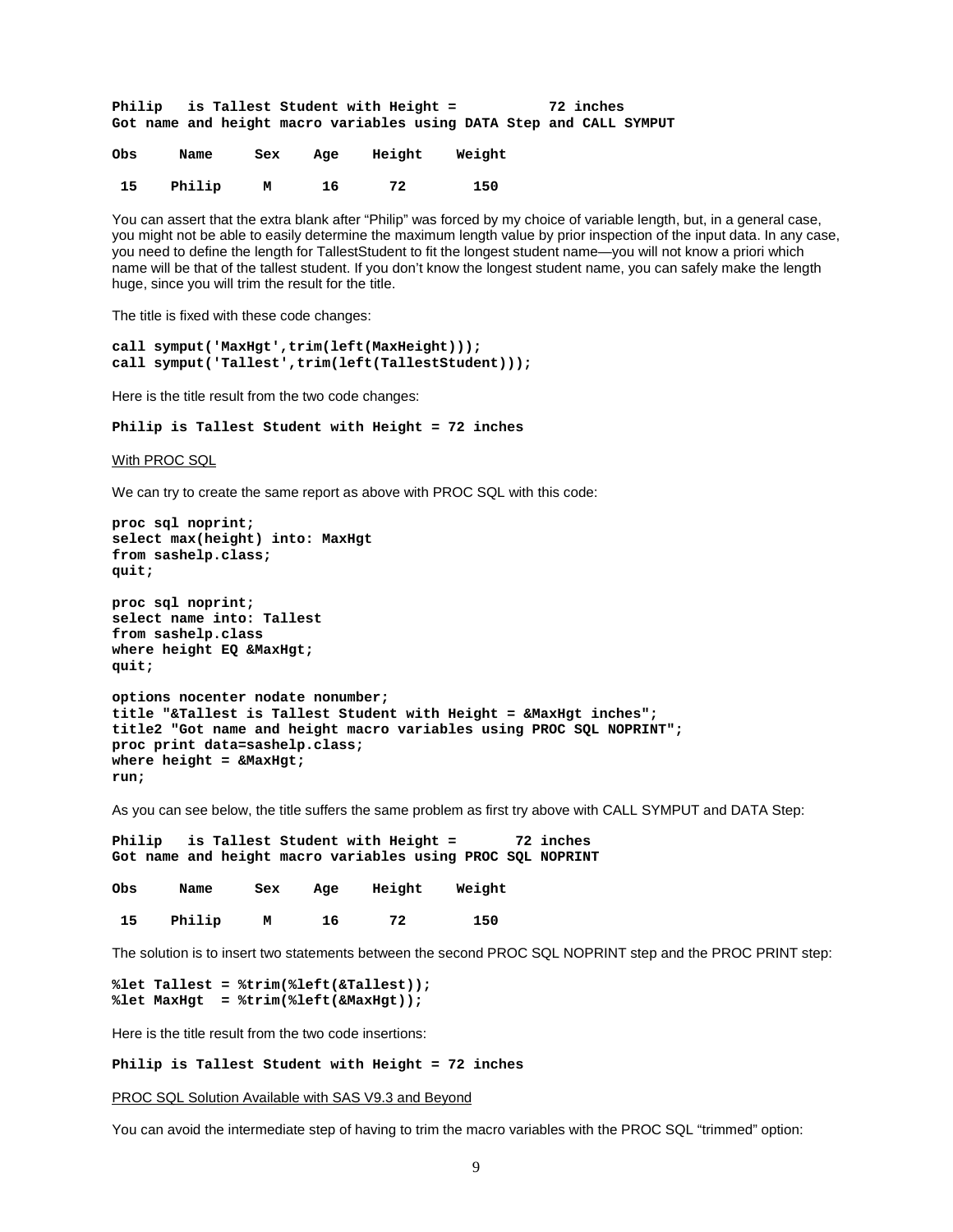**proc sql noprint; select max(height) into :MaxHgt trimmed from sashelp.class; quit; proc sql noprint; select name into :Tallest trimmed from sashelp.class where height EQ &MaxHgt; quit;**

The title result from the same PROC PRINT step as above is:

**Philip is Tallest Student with Height = 72 inches**

### **WHAT TO DO WHEN THE MACRO FUNCTION YOU NEED DOES NOT EXIST**

In SAS Versions 9.2 and 9.3 there are a few dozen built-in macro functions, i.e., functions that can be used in a macro statement rather than in a DATA step. Most of them have no analogue in the Base SAS language, but %INDEX, %LENGTH, %SCAN, %SUBSTR, and %UPCASE are obvious analogues of INDEX, LENGTH, SCAN, SUBSTR, and UPCASE.

First, here is an example of using an available macro function. Suppose I want to break up a string into parts that are separated by one or more blanks. I want to break a string consisting of my full name into my first name and my last name. After running these statements,

```
%let MyName = LeRoy Bessler;
```

```
%let MyFirstName = %scan(&MyName,1);
%let MyLastName = %scan(&MyName,2);
```
**%put MyName=&MyName MyFirstName=&MyFirstName MyLastName=&MyLastName;**

the SAS log shows the following:

#### **MyName=LeRoy Bessler MyFirstName=LeRoy MyLastName=Bessler**

Regardless of the fact that it is not a typical need, now I want to remove the blank between my first name and last name. After running these statements,

**%let MyName = LeRoy Bessler;**

**%let MyNameWithNoBlanks = %sysfunc(compress(&MyName));**

**%put MyName=&MyName MyNameWithNoBlanks=&MyNameWithNoBlanks;** 

the SAS log shows the following:

**MyName=LeRoy Bessler MyNameWithNoBlanks=LeRoyBessler**

#### **MACRO FUNCTIONS FOR ARITHMETIC**

I do not make any real applications of these arithmetic functions in this paper, but it is good for you to know about them for when you might need them. That you need a different function for non-integer values is not, in my opinion, at all intuitive to expect.

For integer arithmetic, the macro function is %EVAL. After running these statements,

% let  $ONE = 1$ : % let  $TWO = 2$ ;

%let THREE = %eval(&ONE + &TWO);

%put macro variable THREE = &THREE;

the SAS log shows the following:

**macro variable THREE = 3**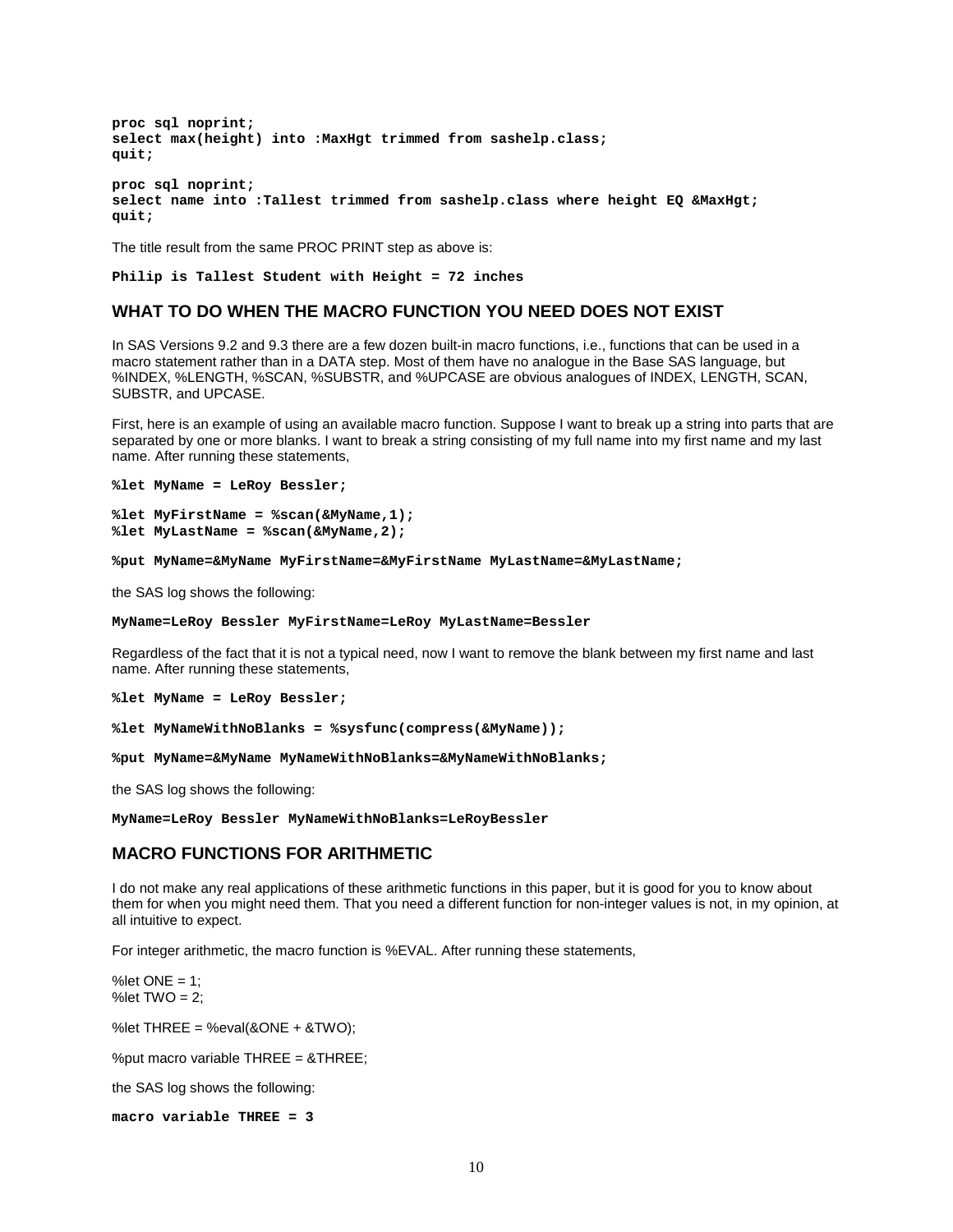For non-integer arithmetic, the macro function is %SYSEVALF. After running these statements,

%let AreaOfCircleWithRadiusOfThree = %sysevalf(3.14159 \* &THREE.\*\*2); /\* Note the . after &THREE \*/

%put AreaOfCircleWithRadiusOfThree = &AreaOfCircleWithRadiusOfThree;

the SAS log shows the following:

**macro variable AreaOfCircleWithRadiusOfThree = 28.27431**

### **CONDITIONAL PROCESSING WITH MACRO LANGUAGE**

Another high-value capability is to use the macro facility for conditional processing. For DATA Step processing, the familiar Base SAS Language construct is:

IF <some condition>THEN DO; < some statements > END; ELSE DO; <some other statements > END;

For use in a macro, there is the analogous construct where IF, THEN, DO, END, and ELSE are simply preceded with a % sign, and the construct can be used anywhere: in a DATA step, in a PROC step, or enclosing any collection of statements or steps.

Here is a first example of conditional processing.

```
%macro DetailRptForTotalsOverMin(
data=
,ClassVarIsCharsNotNumeric=
,var=
,MinimumTotalOfInterest=0
,Title=
,RptPath=
,RptFile=);
proc summary data=&data nway;
class &ClassVarIsCharsNotNumeric;
var &var;
output out=TotalsOfVarByClass sum=TotalForClass;
run;
data _null_;
length ClassListForSelectUsingIN $ 32000;
retain ClassListForSelectUsingIN ' ';
set TotalsOfVarByClass end=LastOne;
if TotalForClass GE &MinimumTotalOfInterest
then do;
   ClassListForSelectUsingIN = trim(left(ClassListForSelectUsingIN)) ||
     ' "' || trim(left(&ClassVarIsCharsNotNumeric)) || '"';
   /* using double quotes on character values in case they contain single quotes */
  put ClassListForSelectUsingIN=; /* you can see this grow in length in the SAS log */
end;
if LastOne;
call symput('StringOfQuotedValuesForIN',trim(left(ClassListForSelectUsingIN)));
  /* above statement creates the key symbolic variable used to decide processing */ 
run;
options nocenter linesize=max;
ods noresults;
ods listing close;
ods html path="&RptPath" (url=none) body="&RptFile..html"(title="&Title")
     style=Styles.Minimal;
title "&Title";
%if %length(&StringOfQuotedValuesForIN) GE 3
```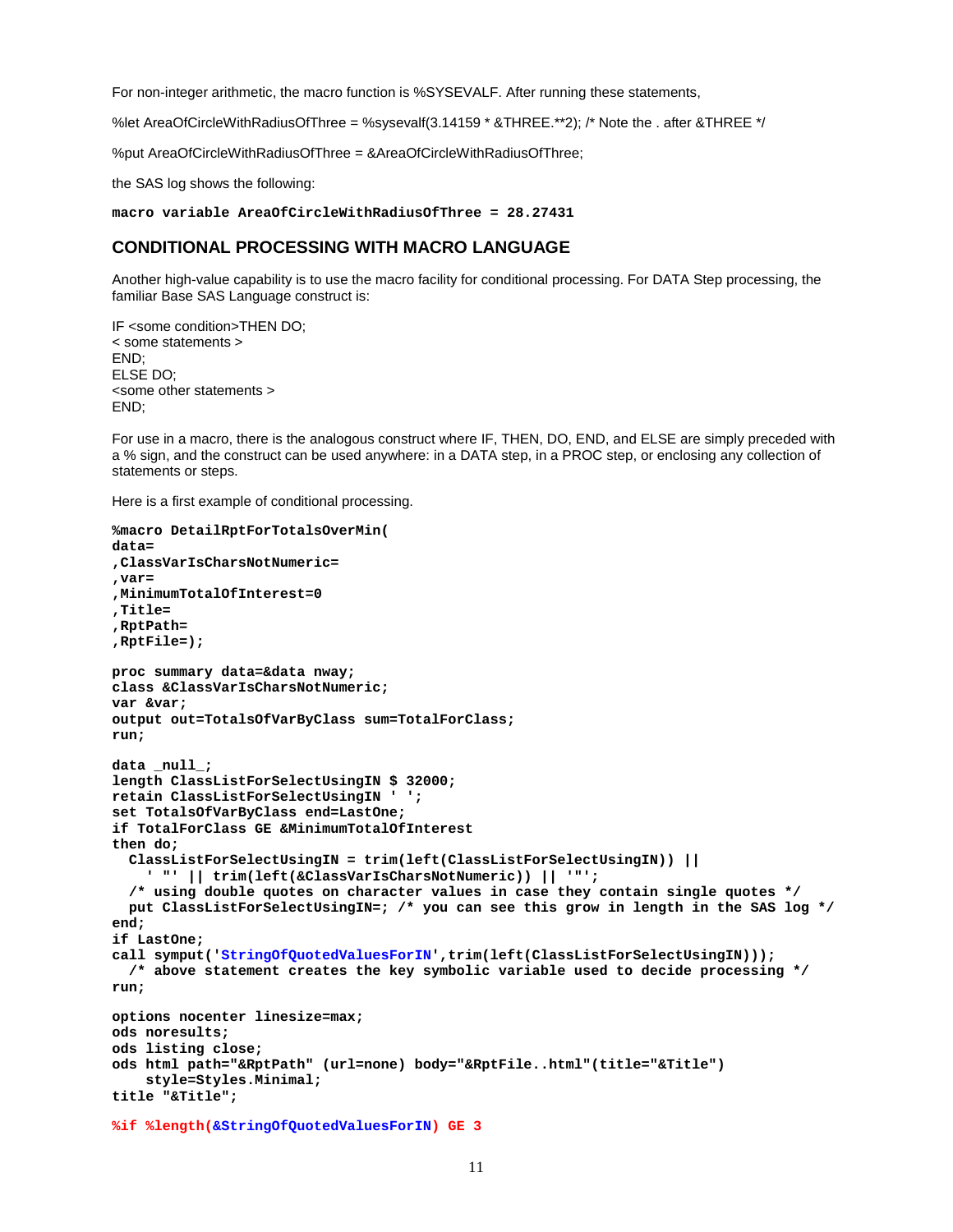```
%then %do;
proc sort data=&data;
by &ClassVarIsCharsNotNumeric;
run;
title2
"Categories of &ClassVarIsCharsNotNumeric with Total &var GE &MinimumTotalOfInterest";
proc print noobs
      data=&data(where=(&ClassVarIsCharsNotNumeric IN (&StringOfQuotedValuesForIN)));
by &ClassVarIsCharsNotNumeric;
id &ClassVarIsCharsNotNumeric;
sum &var;
sumby &ClassVarIsCharsNotNumeric;
run;
%end;
%else %do;
data work.MessageToPrint;
Message =
"No Categories of &ClassVarIsCharsNotNumeric with Total &var GE 
&MinimumTotalOfInterest";
run;
proc print data=work.MessageToPrint noobs label;
var Message / style = [background=yellow font_weight=Bold];
label Message='Nothing To Report';
run;
%end;
ods html close;
ods listing;
%mend DetailRptForTotalsOverMin;
options MPRINT;
%DetailRptForTotalsOverMin(
data=sashelp.shoes
,ClassVarIsCharsNotNumeric=Product
,var=Sales
,MinimumTotalOfInterest=6000000
,Title=Regions and Subsidiaries Contributing To By-Product Sales Goal
,RptPath=C:\#MWSUG2012 Macros\Results
,RptFile=ShoeProductsWithAtLeastSixMillionDollarSales);
```
Here is what the final symbolic variable **StringOfQuotedValuesForIN** looks like when resolved, as shown in the SAS log:

#### **"Men's Casual" "Slipper" "Women's Dress"**

Here are excerpts, scrolling from top to bottom, of the output created by the code invocation above:

| <b>C</b> Regions and Subsidiaries Contributing To By-Product Sales Goal - Windows Internet Explorer                   |                                                                                                                     |                   |               |              |           |                |  |  |  |
|-----------------------------------------------------------------------------------------------------------------------|---------------------------------------------------------------------------------------------------------------------|-------------------|---------------|--------------|-----------|----------------|--|--|--|
| C:\#MWSUG2012 M: $\left \mathcal{Q}\right $ + $\left \mathcal{L}_{\uparrow}\right $ X<br>Regions and Subsidi ×<br>血太鼓 |                                                                                                                     |                   |               |              |           |                |  |  |  |
| File<br>Favorites Tools Help<br>Edit View                                                                             |                                                                                                                     |                   |               |              |           |                |  |  |  |
|                                                                                                                       | Regions and Subsidiaries Contributing To By-Product Sales Goal<br>Categories of Product with Total Sales GE 6000000 |                   |               |              |           |                |  |  |  |
| Product                                                                                                               | Region                                                                                                              | <b>Subsidiary</b> | <b>Stores</b> | <b>Sales</b> | Inventory | <b>Returns</b> |  |  |  |
| Men's Casual                                                                                                          | Africa                                                                                                              | Addis Ababa       | 4             | \$67,242     | \$118,036 | \$2,284        |  |  |  |
|                                                                                                                       | \$100,982<br>\$2,221<br>Africa<br>\$63,206<br>Algiers<br>4                                                          |                   |               |              |           |                |  |  |  |
|                                                                                                                       |                                                                                                                     |                   |               |              |           | 4100%          |  |  |  |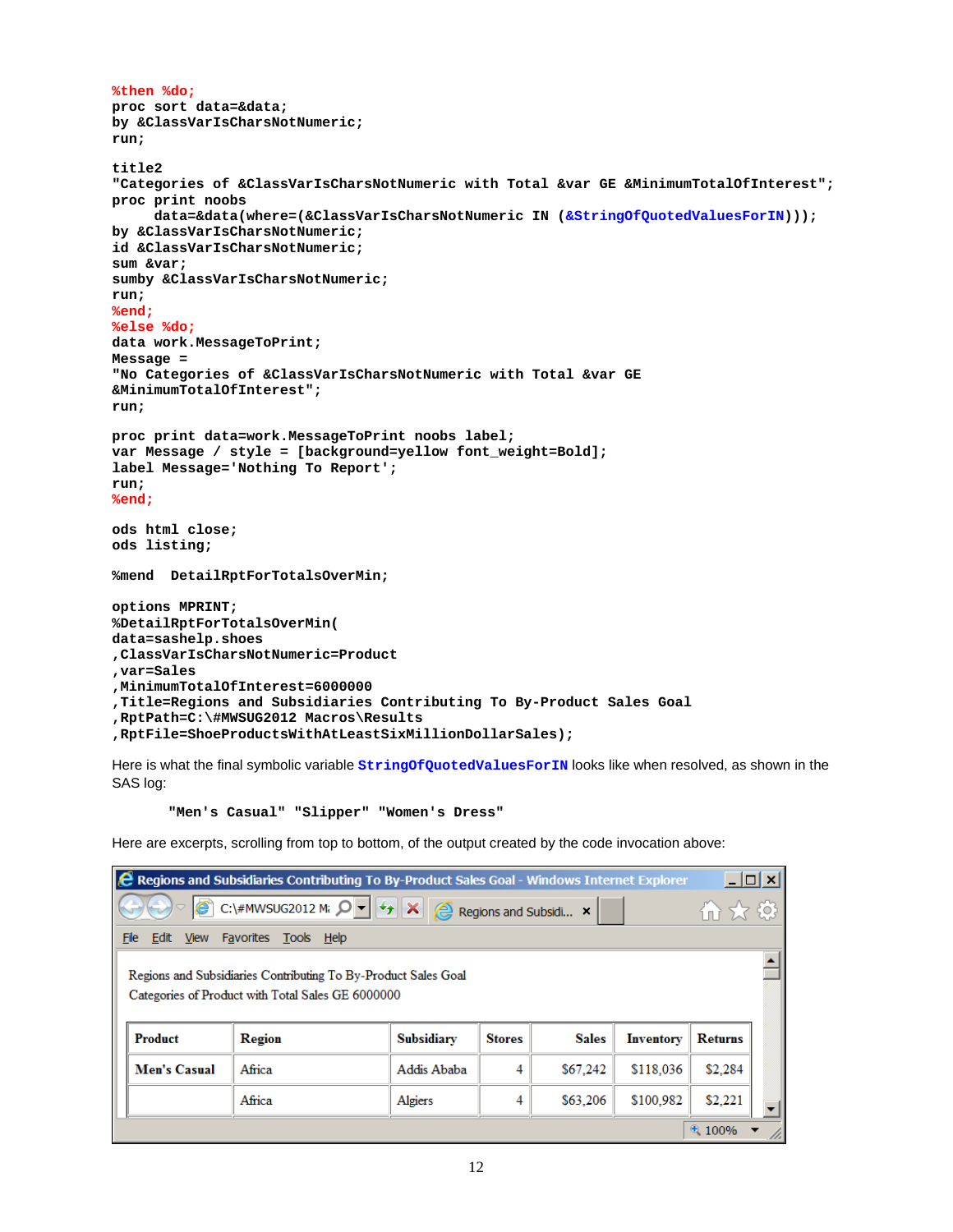|                             | <b>C</b> Regions and Subsidiaries Contributing To By-Product Sales Goal - Windows Internet Explorer     |             |                |                       |           | $\Box$ $\Box$ $\times$ |  |
|-----------------------------|---------------------------------------------------------------------------------------------------------|-------------|----------------|-----------------------|-----------|------------------------|--|
|                             | C:\#MWSUG2012 M; $\mathcal{Q}$ $\mathbf{ \cdot }$<br>$\overline{r}$                                     | ×<br>⊜      |                | Regions and Subsidi × |           | かみじ                    |  |
| Edit<br>File<br><b>View</b> | Favorites Tools Help                                                                                    |             |                |                       |           |                        |  |
|                             | Western Europe                                                                                          | Rome        | $\overline{2}$ | \$37,271              | \$91,670  | \$1,761                |  |
| Men's Casual                |                                                                                                         |             |                | \$7,933,707           |           |                        |  |
| <b>Slipper</b>              | Africa                                                                                                  | Addis Ababa | 14             | \$68,641              | \$279,795 | \$1,771                |  |
|                             | Africa                                                                                                  | Algiers     | 17             | \$64,891              | \$248,198 | \$1,823                |  |
|                             |                                                                                                         |             |                |                       |           | 4100%                  |  |
|                             | <b>&amp; Regions and Subsidiaries Contributing To By-Product Sales Goal - Windows Internet Explorer</b> |             |                |                       |           | $ \Box$ $\times$       |  |
|                             | C:\#MWSUG2012 M; $\mathcal{Q}$ $\mathbf{v}$<br>$\overline{4}$                                           | ×<br>(≙     |                | Regions and Subsidi × |           | 11 사 @                 |  |
| File<br>Edit<br><b>View</b> | Favorites Tools<br><u>Help</u>                                                                          |             |                |                       |           |                        |  |
|                             | Western Europe                                                                                          | Rome        | 13             | \$42,442              | \$132,283 | \$1,829                |  |
| <b>Slipper</b>              |                                                                                                         |             |                | \$6,175,834           |           |                        |  |
| <b>Women's Dress</b>        | Africa                                                                                                  | Addis Ababa | 12             | \$108,942             | \$311,017 | \$3,233                |  |
|                             | Africa                                                                                                  | Algiers     | 12             | \$90,648              | \$266,805 | \$2,690                |  |
|                             |                                                                                                         |             |                |                       |           | 4100%                  |  |
|                             | <b>&amp; Regions and Subsidiaries Contributing To By-Product Sales Goal - Windows Internet Explorer</b> |             |                |                       |           | $ \Box$ $\times$       |  |
|                             | C:\#MWSUG2012 Mi Q +<br>++                                                                              | ×<br>(e)    |                | Regions and Subsidi × |           | かみの                    |  |
| File<br>Edit<br>View        | <b>Favorites</b><br><b>Tools</b><br>$He$ lp                                                             |             |                |                       |           |                        |  |
|                             | Western Europe                                                                                          | Madrid      | 1              | \$11,385              | \$59,192  | \$273                  |  |
|                             | Western Europe                                                                                          | Paris       | 19             | \$122,546             | \$362,247 | \$3,727                |  |
|                             | Western Europe                                                                                          | Rome        | 16             | \$106,676             | \$389,861 | \$3,160                |  |
| <b>Women's Dress</b>        |                                                                                                         |             |                | \$6,226,475           |           |                        |  |
|                             |                                                                                                         |             |                | \$20,336,016          |           |                        |  |
|                             |                                                                                                         |             |                |                       |           | 4 100%                 |  |

Now, by setting the Sales Dollars goal too high, to ten million dollars, as follows,

```
%DetailRptForTotalsOverMin(
data=sashelp.shoes
,ClassVarIsCharsNotNumeric=Product
,var=Sales
,MinimumTotalOfInterest=10000000
,Title=Regions and Subsidiaries Contributing To By-Product Sales Goal
,RptPath=C:\#MWSUG2012 Macros\Results
,RptFile=ShoeProductsWithAtLeastTenMillionDollarSales
);
```
the adverse report of failure looks like this: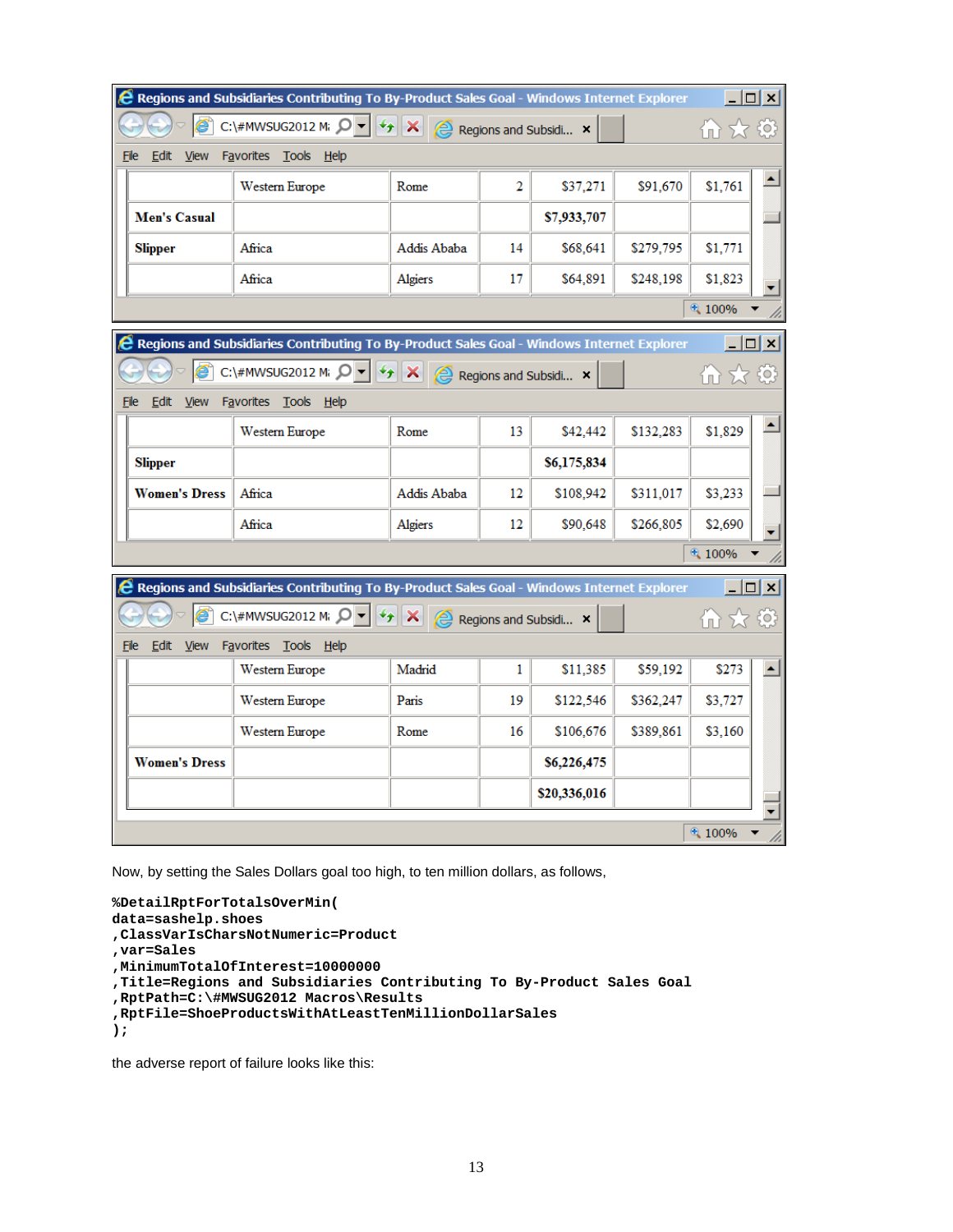| <b>2</b> Regions and Subsidiaries Contributing To By-Product Sales Goal - Windows Internet Explorer |  |
|-----------------------------------------------------------------------------------------------------|--|
| Ø<br>C:\#MWSUG2012 Mi $\mathcal{Q}$ v $  \mathcal{L}  $ X $  \mathcal{L}  $ Regions and Subsidi x   |  |
| File<br>Edit View Favorites Tools Help                                                              |  |
| Regions and Subsidiaries Contributing To By-Product Sales Goal                                      |  |
| <b>Nothing To Report</b>                                                                            |  |
| No Categories of Product with Total Sales GE 10000000                                               |  |
|                                                                                                     |  |

## **FULL AUTOMATION TO ELIMINATE ANY NEED FOR PROGRAMMER INTERVENTION**

In order to insulate the code from manual intervention, since something like a sales goal can be expected to change from time to time, the macro could be changed to read an external file controlled by the person empowered to set the goal or by some staff person at her/his direction. It is better to have a non-programmer be able to open a simple txt file and change a value than to require a program change. The only safe program change is no change. For such an implementation, the macro invocation code would look like the following:

```
%AutomatDetailRptForTotalsOverMin(
data=sashelp.shoes
,ClassVarIsCharsNotNumeric=Product
,var=Sales
,ControlFile=C:\#MWSUG2012 Macros\ControlFiles\MinimumSalesDollarsGoal.txt
,Title=Regions and Subsidiaries Contributing To By-Product Sales Goal
,RptPath=C:\#MWSUG2012 Macros\Results
,RptFile=ShoeProductsWithAtLeastSalesDollarsSpecifiedInControlFile
);
```
where PathToFile would typically be some location on the enterprise LAN, where the application has read access and the person managing the file would have ability to read and change the file.

The same output as shown in the first case above can be generated with this macro (where all changes are in blue):

```
%macro AutomatDetailRptForTotalsOverMin(
data=
,ClassVarIsCharsNotNumeric=
,var=
,ControlFile=
,Title=
,RptPath=
,RptFile=
);
data _null_;
infile "&ControlFile";
input NumericControlValue;
call symput('MinimumTotalOfInterest',trim(left(NumericControlValue)));
run;
< all code from the original DetailRptForTotalsOverMin macro goes here >
%mend AutomatDetailRptForTotalsOverMin;
options MPRINT;
%AutomatDetailRptForTotalsOverMin(
data=sashelp.shoes
,ClassVarIsCharsNotNumeric=Product
```

```
,var=Sales
```

```
,ControlFile=C:\#MWSUG2012 Macros\ControlFiles\MinimumSalesDollarsGoal.txt
```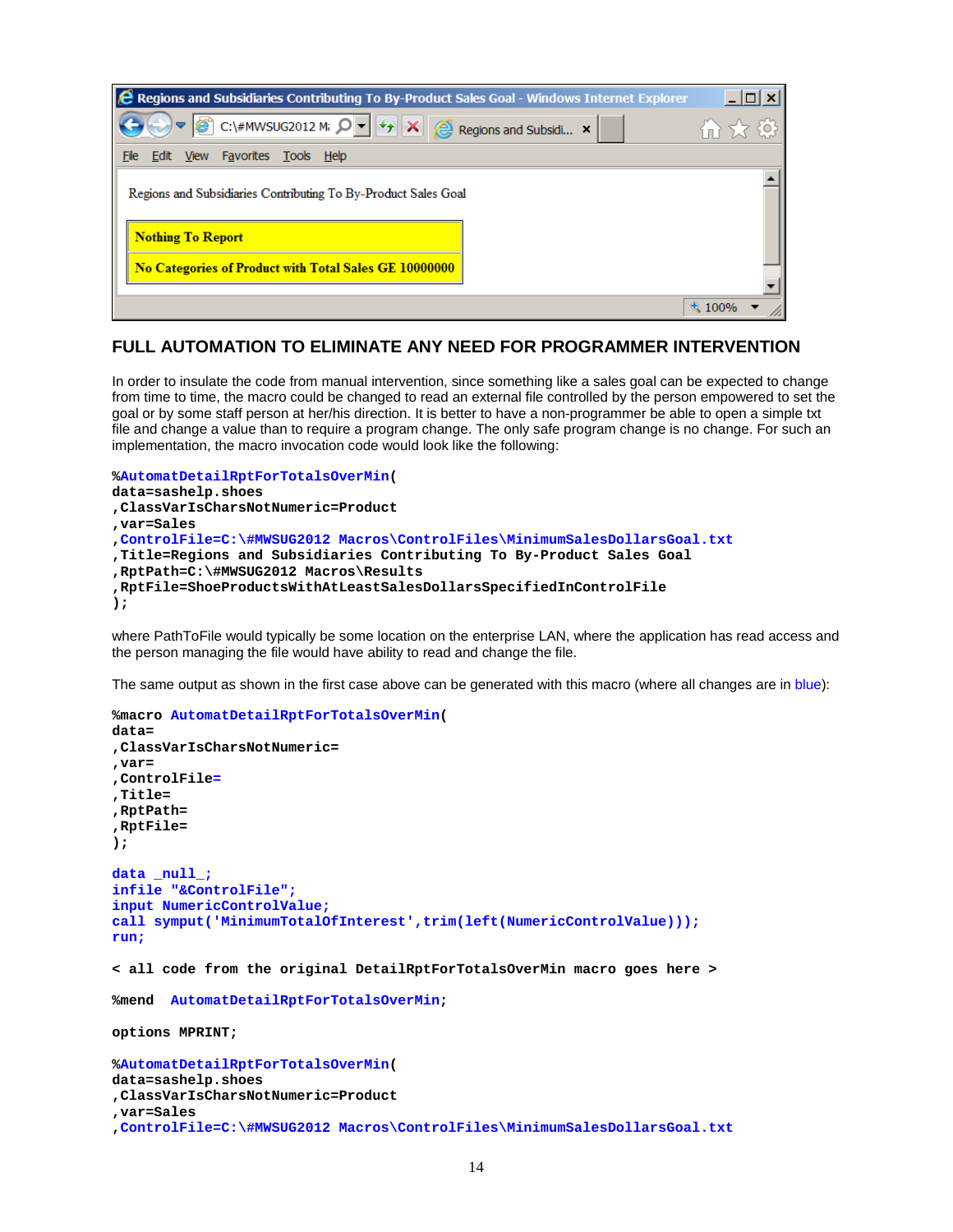```
,Title=Regions and Subsidiaries Contributing To By-Product Sales Goal
,RptPath=C:\#MWSUG2012 Macros\Results
,RptFile=ShoeProductsWithAtLeastSalesDollarsSpecifiedInControlFile
);
```
### **COMMON PROCESSING FOR A LIST OF NUMBER-SUFFIXED MACRO VARIABLES**

Often a SAS user wants to produce the same tabular report, graphic report, analysis, or data dump for a series of values of some classification variable. The same type of output for each customer, each product, each sales region, each time period, or whatever. SAS BY processing can accomplish this some of the time. But some processing needs are unsupported with BY processing, and for some output formatting objectives BY processing delivers the wrong format. In a case like these, a %DO loop can deliver ANYTHING that you can code for inside of it.

By now you are well familiar with macro variables of the form &SomeMacVarName, and understand the simple process of how they are resolved.

List processing of what I call "number-suffixed macro variables" is not obvious. For such list processing, inside the code block bounded by

**%DO k = 1 %TO UpperLimit %by 1; /\* UpperLimit is some integer, or could be a macro variable such as &Count \*/**

at the top and bounded by

**%END;**

at the bottom, there will be references to macro variables of this form &&MacVarA&k, &&MacVarB&k, etc. As the index k works through the integers 1, 2, 3, etc. up to the upper limit, the reference &&MacVarA&k gets resolved in two steps.

For k = 1, the macro compiler first converts &&MacVarA&k to &MacVar1, and then it resolves &MacVar1 to whatever has been stored in the symbol table for MacVar1. The block of code in the %DO loop is then executed using the value for MacVar1. Analogous processing then occurs for k=2, k=3, etc.

Instead of looking at a real application, I will present a fake demonstration.

To serve as input, the code will create a SAS data set:

```
data work.ColorNamesAndRGBcolorCodes;
length Name $ 5 Code $ 8;
Name='Red'; Code='CXFF0000'; output;
Name='Green'; Code='CX00FF00'; output; 
Name='Blue'; Code='CX0000FF'; output; 
run;
```
There are two ways to prepare number-suffixed macro variables: DATA Step with CALL SYMPUT, or PROC SQL NOPRINT with SELECT . . . INTO.

After submitting this code:

```
data _null_;
set work.ColorNamesAndRGBcolorCodes end=LastOne;
call symput('ColorName'||trim(left(_N_)),trim(left(Name)));
call symput('ColorCode'||trim(left(_N_)),trim(left(Code)));
if LastOne;
call symput('NumberOfColors',_N_);
run;
%macro DisplayColorNamesAndColors;
%do i = 1 %to &NumberOfColors %by 1;
  %put The code for &&ColorName&i is &&ColorCode&i;
%end;
%mend DisplayColorNamesAndColors;
%DisplayColorNamesAndColors;
```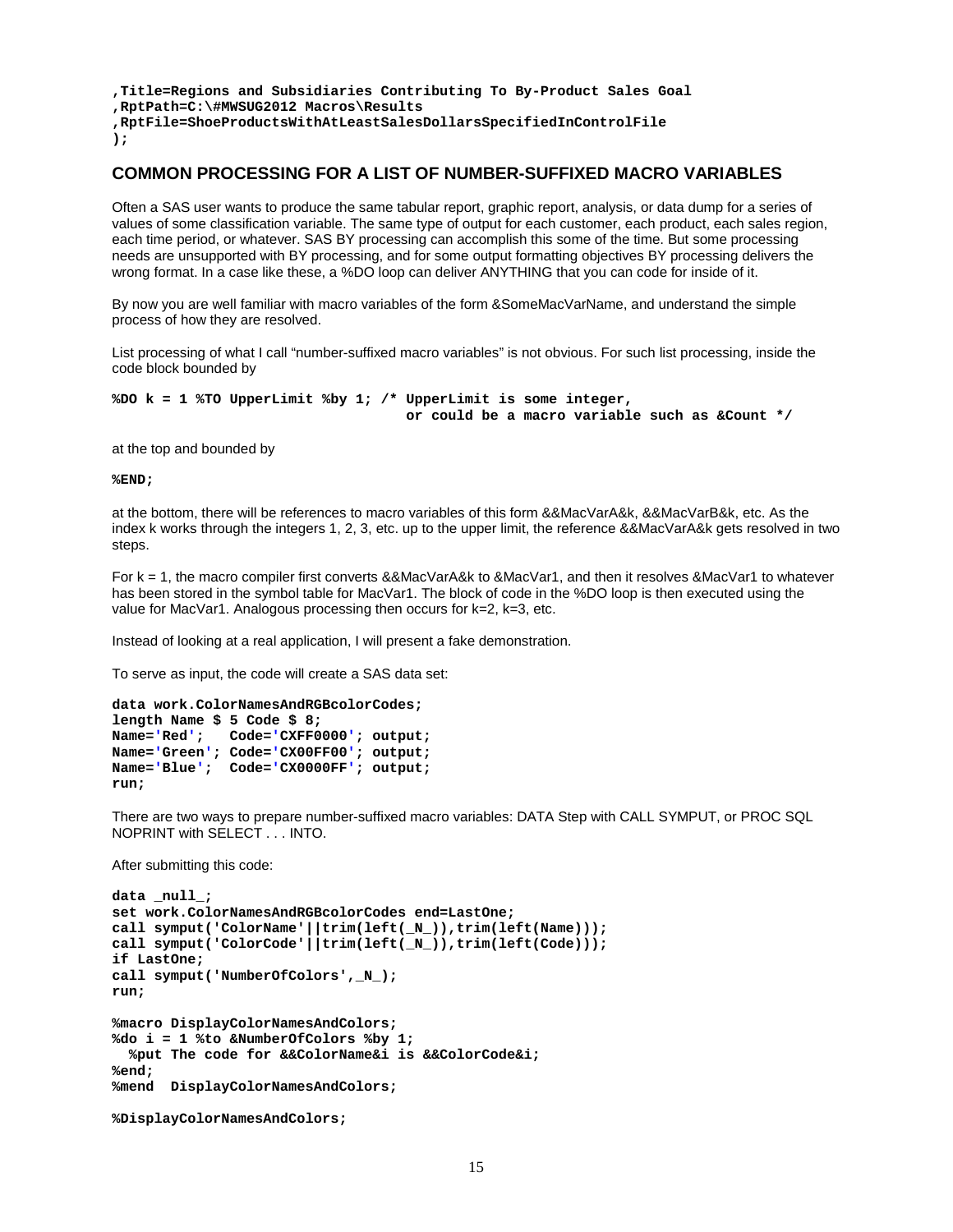the SAS log contains:

**The code for Red is CXFF0000 The code for Green is CX00FF00 The code for Blue is CX0000FF**

After submitting this code:

```
proc sql noprint;
select Name , Code, count(Name)
   into :ColorName1-:ColorName99999999, :ColorCode1-:ColorCode99999999, :NumberOfColors
   from work.ColorNamesAndRGBcolorCodes; quit;
```
**%macro DisplayColorNamesAndColors; %do i = 1 %to &NumberOfColors %by 1; %put The code for &&ColorName&i is &&ColorCode&i; %end; %mend DisplayColorNamesAndColors;**

**%DisplayColorNamesAndColors;**

the SAS log contains:

**The code for Red is CXFF0000 The code for Green is CX00FF00 The code for Blue is CX0000FF**

**NOTE:** In the general case, you do not know how many macro variables will be created by PROC SQL. It is harmless to use an absurdly large upper bound suffix (here, 99999999). Only the actual number of variables found will be used.

If the source values for the macro variables were not distinct in the input file, then preparing the macro variables is slightly more complicated. Consider the Region variable in SASHELP.SHOES. It occurs for multiple Products and multiple Subsidiaries. To get the list number-suffixed macro variables, DATA Step and CALL SYMPUT code is this:

```
proc sort data=sashelp.shoes(keep=Region) out=work.Regions nodupkey;
by Region;
run;
```

```
data _null_;
set work.Regions end=LastOne;
call symput('Region'||trim(left(_N_)),trim(left(Region)));
if LastOne;
call symput('NumberOfRegions',_N_);
run;
%macro DisplayRegionList;
%do i = 1 %to &NumberOfRegions %by 1;
   %put &&Region&i;
%end;
%mend DisplayRegionList;
%DisplayRegionList;
The SAS log contains:
Africa
Asia
Canada
Central America/Caribbean
Eastern Europe
Middle East
Pacific
South America
United States
Western Europe
```
The PROC SQL code to produce the same result is: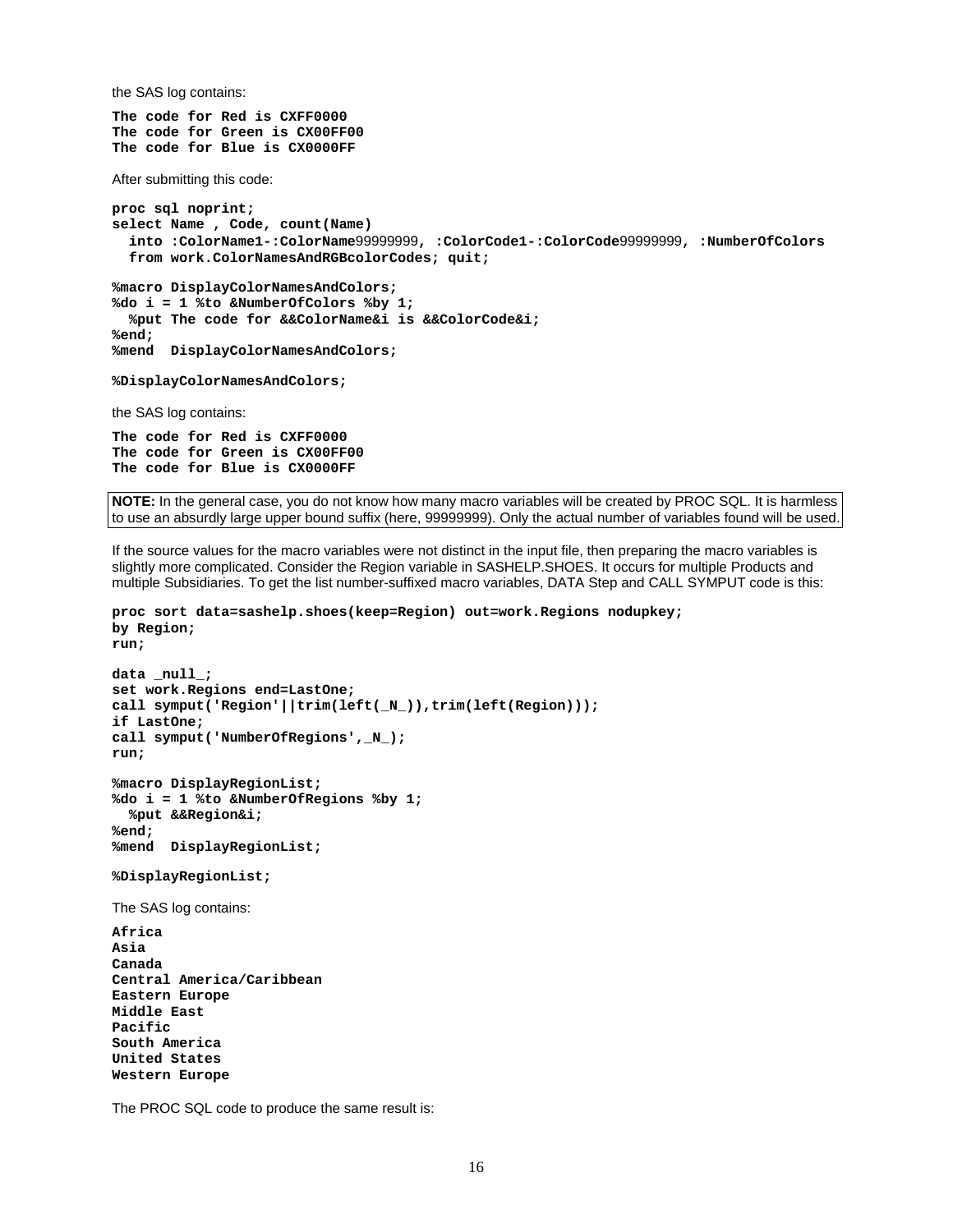```
proc sql noprint;
select distinct Region , count(distinct Region)
   into :Region1-:Region999999999 , :NumberOfRegions
   from sashelp.shoes;
quit;
%macro DisplayRegionList;
%do i = 1 %to &NumberOfRegions %by 1;
   %put &&Region&i;
%end;
%mend DisplayRegionList;
```
**%DisplayRegionList;**

**NOTE:** If the number of distinct values of the source for the macro variable is not fixed, and you do not know what its maximum value is, it is harmless to use an absurdly large upper bound suffix, such as 999999999. Only the actual number of distinct values found will be used.

### Realistic Example of Widely Usable List Processing Macro You Can Use As Is or Enhance

Suppose you want to quickly get an idea of what the actual values of numeric and character variables are like in an unfamiliar SAS data set. Below are a tool that you can use and example output for SASHELP.SHOES. It relies on use of the SAS utility data set DICTIONARY.COLUMNS which will give you information about the columns of all tables in all of the SAS data libraries that are currently allocated by your SAS program / SAS session. For your possible use in another situation, you should know that other column characteristics available, but not used here, include: length, format, label, and, if the data set is sorted on that column, which sort key it is (the data set could have multiple sort keys). First, let's look at the output, but with only a few excerpts, to avoid dealing with ALL of the variables in the SASHELP.SHOES data set.

For character variables, if the number of distinct values does not exceed what is assigned as macro parameter MaxDistinctForFreqAnalysis, then a frequency distribution is provided:

| <b>2 Data Exploration for sashelp.shoes - Windows Internet Explorer</b><br>$ \Box$ $\times$                                                           |    |              |     |        |  |  |  |  |  |
|-------------------------------------------------------------------------------------------------------------------------------------------------------|----|--------------|-----|--------|--|--|--|--|--|
| C:\#MWSUG2012 M; $\left \mathcal{Q}\right $ = $\left \left \frac{f_{\uparrow}}{f}\right $<br>$\boldsymbol{\times}$<br><b>E</b> Data Exploration for X |    |              |     |        |  |  |  |  |  |
| Favorites Tools Help<br>Edit<br><b>View</b><br>File                                                                                                   |    |              |     |        |  |  |  |  |  |
| Data Exploration for sashelp.shoes<br>Frequency Distribution of the 10 Distinct Values of Character Variable: Region                                  |    |              |     |        |  |  |  |  |  |
| <b>Cumulative</b><br><b>Cumulative</b><br>Region<br><b>Frequency</b><br><b>Percent</b><br><b>Frequency</b><br><b>Percent</b>                          |    |              |     |        |  |  |  |  |  |
| <b>Western Europe</b>                                                                                                                                 | 62 | 15.70        | 62  | 15.70  |  |  |  |  |  |
| Africa                                                                                                                                                | 56 | 14.18<br>118 |     | 29.87  |  |  |  |  |  |
| <b>South America</b>                                                                                                                                  | 54 | 13.67        | 172 | 43.54  |  |  |  |  |  |
| Pacific                                                                                                                                               | 45 | 11.39        | 217 | 54.94  |  |  |  |  |  |
| <b>United States</b>                                                                                                                                  | 40 | 10.13        | 257 | 65.06  |  |  |  |  |  |
| Canada                                                                                                                                                | 37 | 9.37         | 294 | 74.43  |  |  |  |  |  |
| <b>Central America/Caribbean</b>                                                                                                                      | 32 | 8.10         | 326 | 82.53  |  |  |  |  |  |
| <b>Eastern Europe</b>                                                                                                                                 | 31 | 7.85         | 357 | 90.38  |  |  |  |  |  |
| <b>Middle East</b>                                                                                                                                    | 24 | 6.08         | 381 | 96.46  |  |  |  |  |  |
| Asia                                                                                                                                                  | 14 | 3.54         | 395 | 100.00 |  |  |  |  |  |
|                                                                                                                                                       |    |              |     | € 100% |  |  |  |  |  |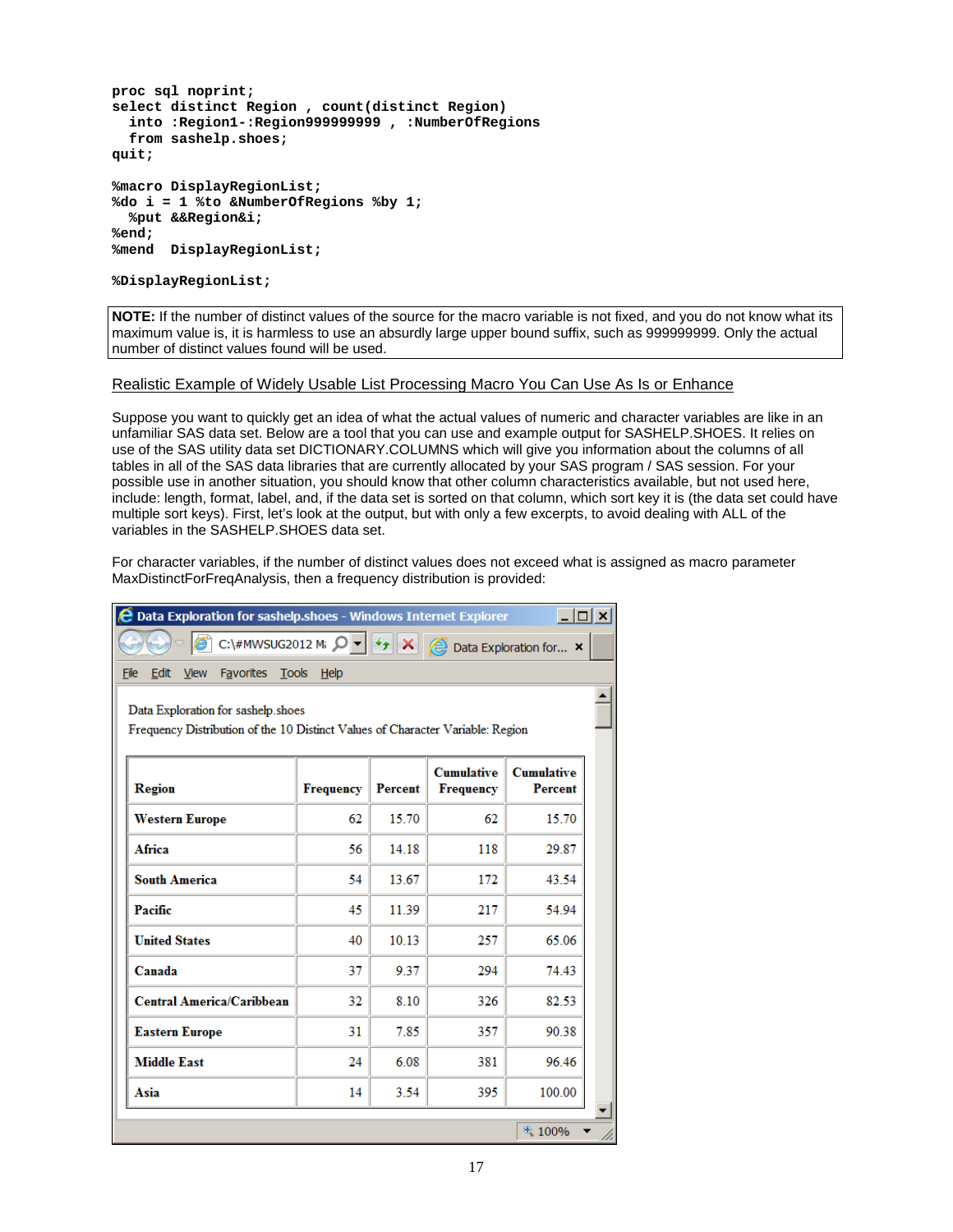For the Subsidiary variable, there were more than 10 distinct values, and the output is this:

|      |                                         | <b>2</b> Data Exploration for sashelp.shoes - Windows Internet Explorer                                                                    | $ \Box$ $\times$ |  |  |  |  |  |  |  |
|------|-----------------------------------------|--------------------------------------------------------------------------------------------------------------------------------------------|------------------|--|--|--|--|--|--|--|
|      |                                         | C:\#MWSUG2012 M; $\left \mathcal{Q}\right  = \left \left \frac{f_{\uparrow}}{f}\right  \mathbf{X}\right $<br><b>Data Exploration for</b> × |                  |  |  |  |  |  |  |  |
| File | Edit<br>View<br>Favorites Tools<br>Help |                                                                                                                                            |                  |  |  |  |  |  |  |  |
|      | Data Exploration for sashelp.shoes      |                                                                                                                                            |                  |  |  |  |  |  |  |  |
|      |                                         | First 10 Values of Character Variable: Subsidiary                                                                                          |                  |  |  |  |  |  |  |  |
|      |                                         | Too many distinct values were found. Frequency Distribution not performed.                                                                 |                  |  |  |  |  |  |  |  |
| Obs  | Subsidiary                              |                                                                                                                                            |                  |  |  |  |  |  |  |  |
| ı    | Addis Ababa                             |                                                                                                                                            |                  |  |  |  |  |  |  |  |
| 2    | Algiers                                 |                                                                                                                                            |                  |  |  |  |  |  |  |  |
| 3    | Cairo                                   |                                                                                                                                            |                  |  |  |  |  |  |  |  |
| 4    | Johannesburg                            |                                                                                                                                            |                  |  |  |  |  |  |  |  |
| 5    | Khartoum                                |                                                                                                                                            |                  |  |  |  |  |  |  |  |
| 6    | Kinshasa                                |                                                                                                                                            |                  |  |  |  |  |  |  |  |
| 7    | Luanda                                  |                                                                                                                                            |                  |  |  |  |  |  |  |  |
| 8    | Nairobi                                 |                                                                                                                                            |                  |  |  |  |  |  |  |  |
| 9    | Bangkok                                 |                                                                                                                                            |                  |  |  |  |  |  |  |  |
| 10   | Seoul                                   |                                                                                                                                            |                  |  |  |  |  |  |  |  |
|      |                                         |                                                                                                                                            |                  |  |  |  |  |  |  |  |
|      |                                         | 4100%                                                                                                                                      |                  |  |  |  |  |  |  |  |

For any numeric variable, such as Sales, a PROC UNIVARIATE report is created. You could use PROC MEANS instead if your interest is less. Or add the request for a Histogram in your PROC UNIVARIATE code if you have Version 9.3 of Base SAS. Here is the top of the PROC UNIVARIATE output:

| <b>2 Data Exploration for sashelp.shoes - Windows Internet Explorer</b>                                                                   |            |                         |            |       |  |  |  |  |
|-------------------------------------------------------------------------------------------------------------------------------------------|------------|-------------------------|------------|-------|--|--|--|--|
| C:\#MWSUG2012 M; $\left \mathcal{Q}\right $ + $\left \frac{f_{\uparrow}}{f}\right $<br>$\vert x \vert$<br><b>2</b> Data Exploration for x |            |                         |            |       |  |  |  |  |
| Edit<br><b>View</b><br>Favorites Tools<br>File<br>Help                                                                                    |            |                         |            |       |  |  |  |  |
| Data Exploration for sashelp.shoes<br>Simple Descriptive Statistics for Numeric Variable: Sales<br>Variable: Sales (Total Sales)          |            |                         |            |       |  |  |  |  |
|                                                                                                                                           |            | <b>Moments</b>          |            |       |  |  |  |  |
| N                                                                                                                                         | 395        | <b>Sum Weights</b>      | 395        |       |  |  |  |  |
| Mean                                                                                                                                      | 85700.1671 | <b>Sum Observations</b> | 33851566   |       |  |  |  |  |
| <b>Std Deviation</b><br>129107.234<br>1.66687E10<br>Variance                                                                              |            |                         |            |       |  |  |  |  |
| <b>Skewness</b>                                                                                                                           | 3.94185882 | <b>Kurtosis</b>         | 24.5888987 |       |  |  |  |  |
|                                                                                                                                           |            |                         |            | 4100% |  |  |  |  |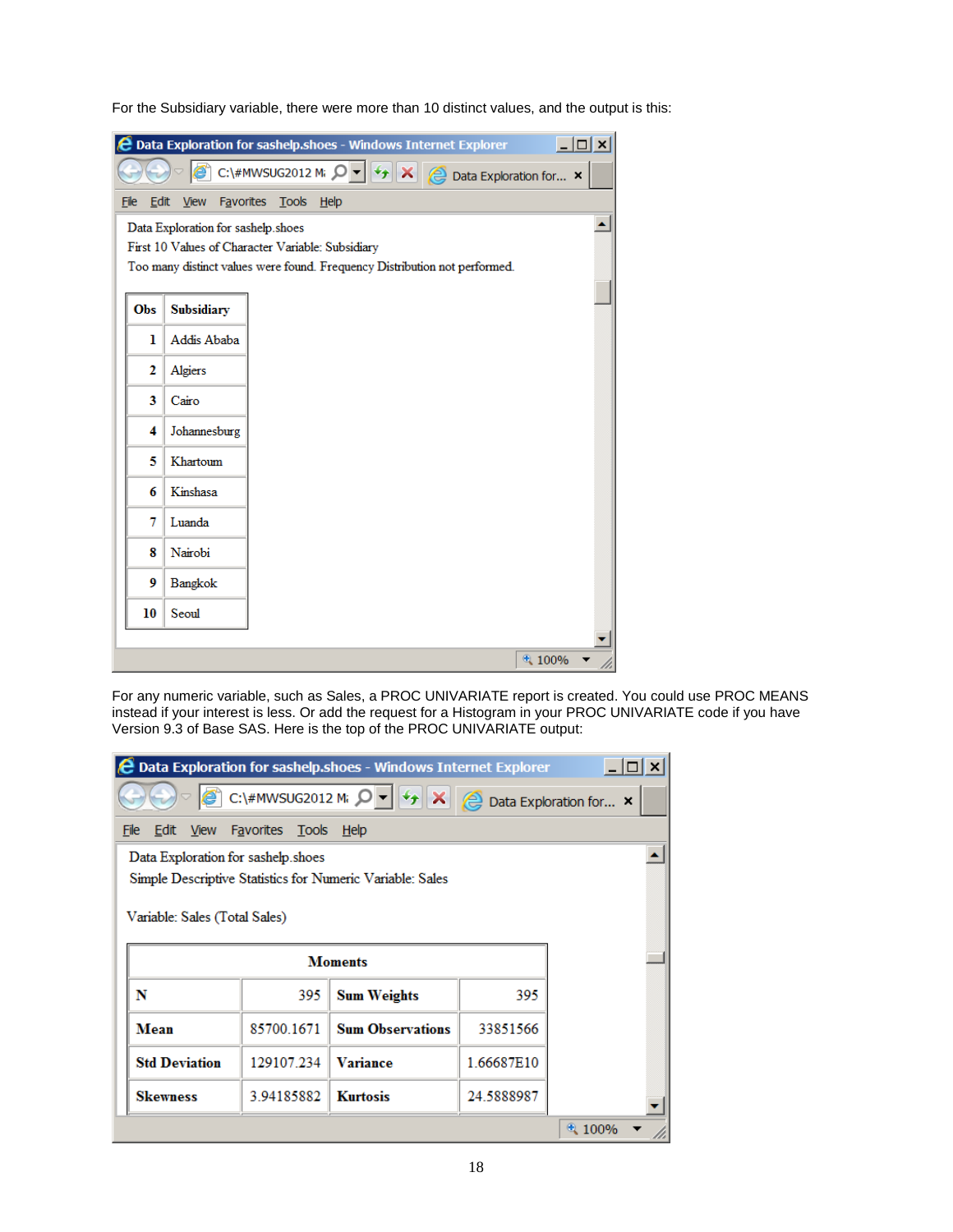Here are the Data Explorer macro code and an example of its invocation to produce the reports shown above:

```
%macro DataExplorer(
libname=
,datasetname=
,MaxDistinctForFreqAnalysis=
,RptPath=
,RptFileName=
);
proc sql noprint;
select type, name, count(name) 
   into
   :type1-:type99999,
   :name1-:name99999,
   :CountOfColumns
   from dictionary.columns
   where
   libname EQ "%upcase(&libname)"
      and
   memname EQ "%upcase(&datasetname)";
quit;
OPTIONS NOCENTER;
ODS NORESULTS NOPROCTITLE;
ODS LISTING CLOSE;
ODS HTML PATH="&RptPath" (URL=NONE) GPATH="&RptPath" STYLE=Styles.Minimal GTITLE
     BODY="&RptFileName..html" (TITLE="Data Exploration for &libname..&datasetname");
title1 "Data Exploration for &libname..&datasetname";
%do i = 1 %to &CountOfColumns %by 1;
   %if &&type&i EQ num
   %then %do;
title2 "Simple Descriptive Statistics for Numeric Variable: &&name&i";
proc univariate data=&libname..&datasetname;
var &&name&i;
run;
   %end;
   %else %do;
proc sql noprint;
select count(distinct &&name&i) into :DistinctCharacterValues
   from &libname..&datasetname;
quit;
     %if &DistinctCharacterValues LE &MaxDistinctForFreqAnalysis
       %then %do;
title2 "Frequency Distribution of the &DistinctCharacterValues Distinct Values of 
Character Variable: &&name&i";
proc freq data=&libname..&datasetname order=freq;
tables &&name&i / list missing missprint;
run;
     %end;
       %else %do;
options obs=&MaxDistinctForFreqAnalysis;
title2 "First &MaxDistinctForFreqAnalysis Values of Character Variable: &&name&i";
title3 "Too many distinct values were found. Frequency Distribution not performed.";
proc print data=&libname..&datasetname;
```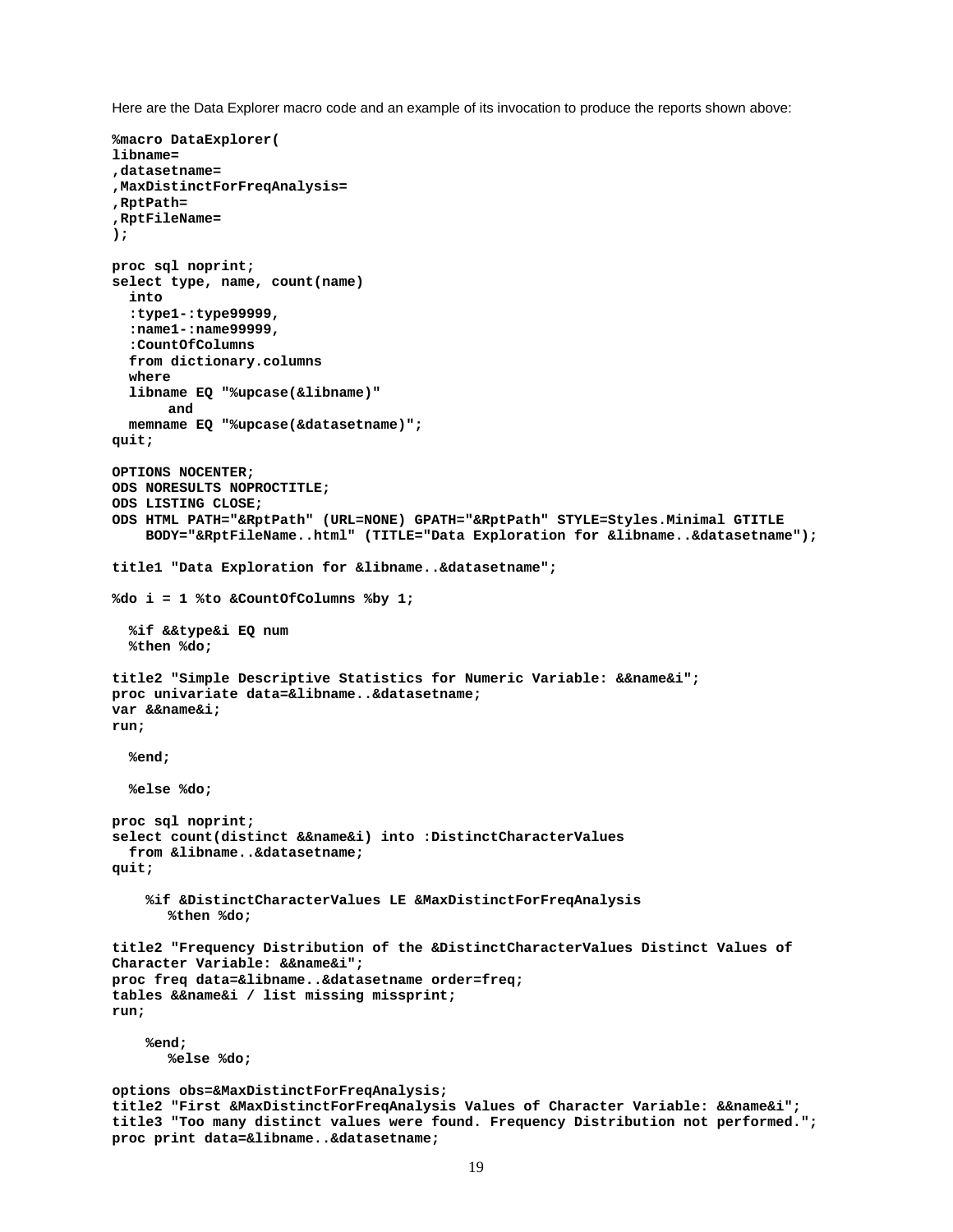**var &&name&i; run; options obs=max;**

**%end;**

 **%end;**

**%end;** 

**ODS HTML CLOSE; ODS LISTING;**

**%mend DataExplorer;**

**options MPRINT;**

**%DataExplorer( libname=sashelp ,datasetname=shoes ,MaxDistinctForFreqAnalysis=10 ,RptPath=C:\#MWSUG2012 Macros\Results ,RptFileName=DataExplorationForSASHELPdotSHOES );**

## **A SIMPLIFIED VERSION OF ONE OF MY FAVORITE APPLICATIONS OF SAS MACRO LANGUAGE or SOLUTIONS FOR A FINITE WORK DAY IN AN ERA OF INFORMATION OVERLOAD: SHOW THEM WHAT IS IMPORTANT . . . WITH: The Subsetted Ranking Report**

For over a quarter century I have advocated and exploited use of the subsetted and ranked horizontal bar chart. You can find the code for a simplified version in Reference 4.

I always remember the wisdom of Jim White, an expert on printing, who said, "Let part stand for the whole." I actually heard him several years after I became committed to the idea of trying to deliver only the most important. The most important can usually fit on one sheet of paper, and frequently, if not almost always, on one web page without having to scroll. This reminds me of the wisdom of Kenneth J. Wesley, my former staff who once counseled me, when I was working on a report for executive management, that "If it doesn't fit on one page, they won't read it."

Many years ago I developed a macro that allowed the user to point to a data set and create a bar chart subsetted in any one of three ways: (1) Top N (where N was any integer); (2) all values above a cut-off; or (3) enough of the top values to account for the Top P Percent of the total measure of interest. Whereas I have long maintained that what will fit on a page, say, anywhere from the Top 10 to the Top 40 or 50, will usually account for 80 to maybe 99% of the total measure of interest, another good way to let part stand for the whole by subsetting is to stop reporting as soon as the chart bars account for as much of the total as you feel is important to show. YOU pick the percent target with Option 3 above.

However, during my latest consulting project, I decided that I wanted my client's reporting system users to also be able to optionally look at the WHOLE list.

The macro that I am sharing in Reference 4 does NOT support that four-option capability. What was delivered for the client was actually a macro that not only created four versions of the ranking report, but also interlinked the four web graphs with hyperlinks—very cool and maximally convenient. In THIS macros tutorial, I do not get into the extra coding required for graphic output. The focus is on a tabular Subsetted Ranking Report.

In particular, the macro provided allows you to produce any subset of all of the data in one ranking report or a ranking report of ALL of the data, and to optionally web interlink the two reports. (In Reference 5, you can find the examples and code for an interlinked web package of ranked subsetted horizontal bar charts that include the full quartet of three ways of subsetting the data and the presentation of all of the data.)

On the next page is the pair of interlinked tabular reports: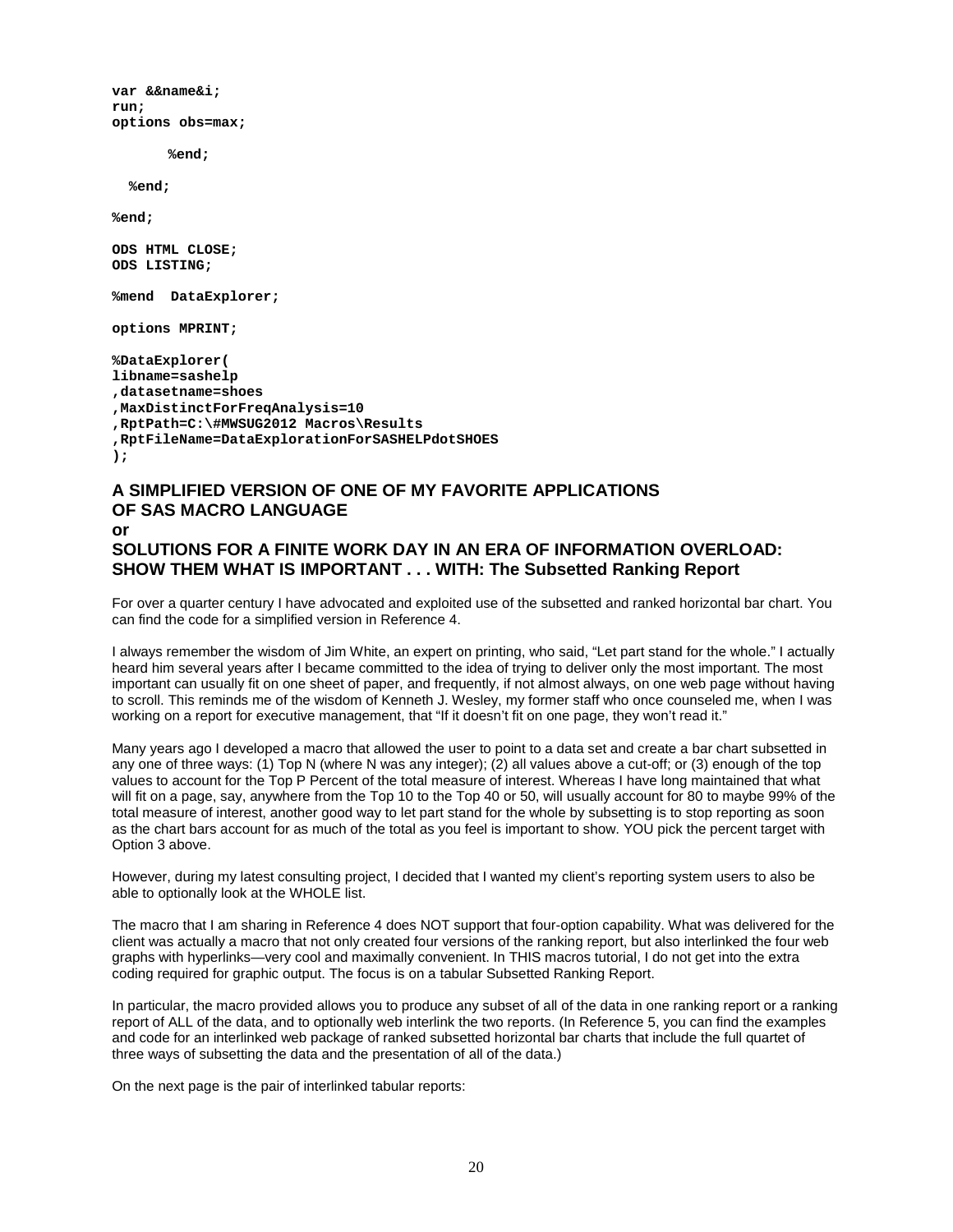|             |                            |        |                                          | E Listing of Ranked Weight and Percent of Grand Total For <b>DX E</b> Listing of Ranked Weight and Percent of Grand Total For DX             |                  |             |                                                              |        |                                                                                                       |                               |                  |
|-------------|----------------------------|--------|------------------------------------------|----------------------------------------------------------------------------------------------------------------------------------------------|------------------|-------------|--------------------------------------------------------------|--------|-------------------------------------------------------------------------------------------------------|-------------------------------|------------------|
|             |                            |        |                                          | C:\#MWSUG2012 M; 0 - 4 X A Listin x                                                                                                          | Æ                |             |                                                              |        | C:\#MWSUG2012 M: $\left \mathbf{Q} \cdot \mathbf{X}\right  \times \left \mathbf{Q}\right $ Listing of |                               | C                |
| <u>File</u> |                            |        | Edit View Favorites Tools Help           |                                                                                                                                              | $\blacktriangle$ |             |                                                              |        | File Edit View Favorites Tools Help                                                                   |                               | $\blacktriangle$ |
|             |                            |        |                                          | Listing of Ranked Weight and Percent of Grand Total For Top 10 Name<br>Top 10 Account for Weight = $1,164.5$ Which Is 61.273% of Grand Total |                  | All 19 Have |                                                              |        | Listing of Ranked Weight and Percent of Grand Total For All 19 Name                                   |                               |                  |
|             | Click Here To Go To All 19 |        | All 19 Have Grand Total Weight = 1,900.5 |                                                                                                                                              |                  |             | Grand Total Weight = $1,900.5$<br>Click Here To Go To Top 10 |        |                                                                                                       |                               |                  |
| Rank        | Name                       | Weight | <b>Percent of</b><br><b>Grand Total</b>  |                                                                                                                                              |                  | Rank        | <b>Name</b>                                                  | Weight | <b>Percent of</b><br><b>Grand Total</b>                                                               |                               |                  |
| 1           | Philip                     | 150.0  | 7.893%                                   |                                                                                                                                              |                  | 1           | Philip                                                       | 150.0  | 7.893%                                                                                                |                               |                  |
| 2           | Ronald                     | 133.0  | 6.998%                                   |                                                                                                                                              |                  | 2           | Ronald                                                       | 133.0  | 6.998%                                                                                                |                               |                  |
| 3           | Robert                     | 128.0  | 6.735%                                   |                                                                                                                                              |                  | 3           | Robert                                                       | 128.0  | 6.735%                                                                                                |                               |                  |
| 4           | Alfred                     | 112.5  | 5.919%                                   |                                                                                                                                              |                  | 4           | Alfred                                                       | 112.5  | 5.919%                                                                                                |                               |                  |
| 5           | Janet                      | 112.5  | 5.919%                                   |                                                                                                                                              |                  | 5           | Janet                                                        | 112.5  | 5.919%                                                                                                |                               |                  |
| 6           | Mary                       | 112.0  | 5.893%                                   |                                                                                                                                              |                  | 6           | Mary                                                         | 112.0  | 5.893%                                                                                                |                               |                  |
| 7           | William                    | 112.0  | 5.893%                                   |                                                                                                                                              |                  | 7           | William                                                      | 112.0  | 5.893%                                                                                                |                               |                  |
| 8           | Carol                      | 102.5  | 5.393%                                   |                                                                                                                                              |                  | 8           | Carol                                                        | 102.5  | 5.393%                                                                                                |                               |                  |
| 9           | Henry                      | 102.5  | 5.393%                                   |                                                                                                                                              |                  | 9           | Henry                                                        | 102.5  | 5.393%                                                                                                |                               |                  |
| 10          | John                       | 99.5   | 5.235%                                   |                                                                                                                                              |                  | 10          | John                                                         | 99.5   | 5.235%                                                                                                |                               |                  |
|             |                            |        |                                          |                                                                                                                                              |                  | 11          | Barbara                                                      | 98.0   | 5.157%                                                                                                |                               |                  |
|             |                            |        |                                          |                                                                                                                                              |                  | 12          | Judy                                                         | 90.0   | 4.736%                                                                                                |                               |                  |
|             |                            |        |                                          |                                                                                                                                              |                  | 13          | Thomas                                                       | 85.0   | 4.473%                                                                                                |                               |                  |
|             |                            |        |                                          |                                                                                                                                              |                  | 14          | Jane                                                         | 84.5   | 4.446%                                                                                                |                               |                  |
|             |                            |        |                                          |                                                                                                                                              |                  | 15          | Alice                                                        | 84.0   | 4.420%                                                                                                |                               |                  |
|             |                            |        |                                          |                                                                                                                                              |                  | 16          | Jeffrey                                                      | 84.0   | 4.420%                                                                                                |                               |                  |
|             |                            |        |                                          |                                                                                                                                              |                  | 17          | James                                                        | 83.0   | 4.367%                                                                                                |                               |                  |
|             |                            |        |                                          |                                                                                                                                              |                  | 18          | Louise                                                       | 77.0   | 4.052%                                                                                                |                               |                  |
|             |                            |        |                                          |                                                                                                                                              |                  | 19          | Joyce                                                        | 50.5   | 2.657%                                                                                                |                               |                  |
|             |                            |        |                                          |                                                                                                                                              |                  |             |                                                              |        |                                                                                                       |                               |                  |
|             |                            |        |                                          | $\sqrt{4}$ 100% $\sqrt{ }$                                                                                                                   |                  |             |                                                              |        |                                                                                                       | $4100\%$ $\blacktriangledown$ |                  |

Here is the code used to produce the reports:

**RUN;**

```
%macro SubsettedRankingReports(
data=
,RptPath=
,Title4_LinkToTableWithCount=
,ClassCountMax=
,ClassVar=
,ClassCountFormat=
,ClassMeasureVar=
,ClassMeasureFormat=);
PROC SUMMARY DATA=&data nway;
CLASS &ClassVar;
VAR &ClassMeasureVar;
OUTPUT OUT=Summed(drop=_type_ _freq_) SUM=;
```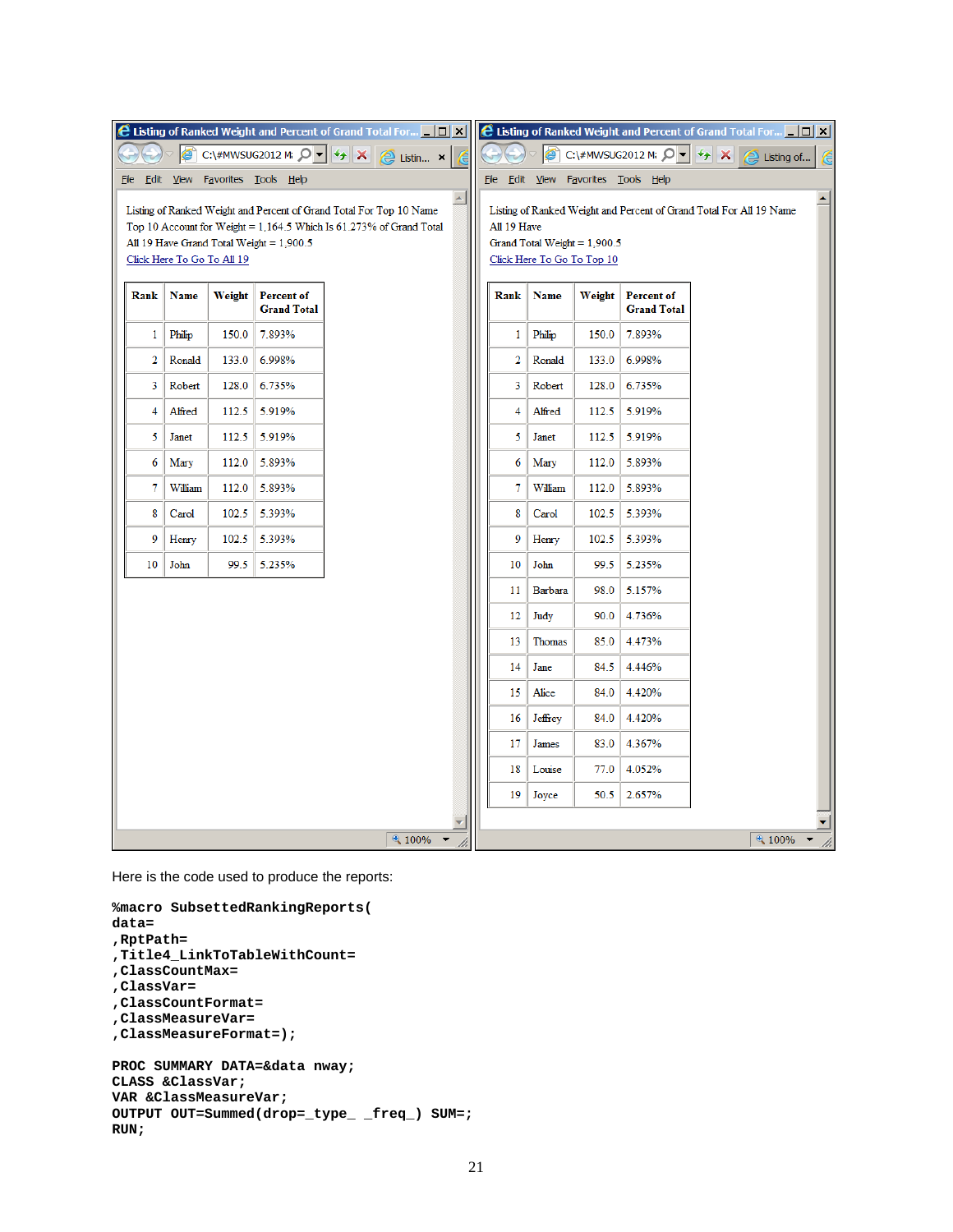```
PROC SQL NOPRINT;
SELECT COUNT(&ClassVar) , SUM(&ClassMeasureVar)
   INTO 
   :CountOfAllClasses , :ClassMeasureGrandTotal
   FROM Summed;
QUIT;
PROC SORT DATA=Summed;
BY DESCENDING &ClassMeasureVar;
RUN;
%if %upcase(&ClassCountMax) NE ALL
%then %do;
OPTIONS OBS=&ClassCountMax;
%end;
DATA Selected;
LENGTH PercentOfGrandTotal $ 7;
SET Summed;
PercentOfGrandTotal = TRIM(LEFT(PUT(((&ClassMeasureVar
  / &ClassMeasureGrandTotal) * 100),6.3))) || '%';
Rank = N_iRUN;
OPTIONS OBS=MAX;
PROC SQL NOPRINT;
                           SELECT COUNT(&ClassVar) , SUM(&ClassMeasureVar)
   INTO :CountOfSelectedClasses , :ClassMeasureSubTotal
   FROM Selected;
QUIT;
DATA _NULL_;
LENGTH ForSYMPUT ForSYMPUT1 ForSYMPUT2 8;
ForSYMPUT = &ClassMeasureGrandTotal;
CALL SYMPUT('GrandTotal',
   TRIM(LEFT(PUT(ForSYMPUT,&ClassMeasureFormat))));
ForSYMPUT = &ClassMeasureSubTotal;
CALL SYMPUT('SubTotal',
   TRIM(LEFT(PUT(ForSYMPUT,&ClassMeasureFormat))));
ForSYMPUT = &CountOfAllClasses;
CALL SYMPUT('CountOfAll',
   TRIM(LEFT(PUT(ForSYMPUT,&ClassCountFormat))));
ForSYMPUT = &CountOfSelectedClasses;
CALL SYMPUT('CountOfSelected',
   TRIM(LEFT(PUT(ForSYMPUT,&ClassCountFormat))));
ForSYMPUT1 = &ClassMeasureSubTotal;
ForSYMPUT2 = &ClassMeasureGrandTotal;
CALL SYMPUT('SubTotalPercentOfGrandTotal',
   TRIM(LEFT(PUT(( ForSYMPUT1 / ForSYMPUT2 ) * 100 , 6.3))));
RUN;
%let Title1_Prefix = Listing of Ranked &ClassMeasureVar and Percent of Grand Total 
For;
%if %upcase(&ClassCountMax) EQ ALL
%then %do;
   %let Title1 = &Title1_Prefix.%str( All )&CountOfAll &ClassVar;
   %let Title2 = All &CountOfAll Have;
   %let Title3 = Grand Total &ClassMeasureVar = &GrandTotal;
   %let FileName = All&CountOfAll.&ClassVar;
%end;
%else %do;
   %let Title1 = &Title1_Prefix.%str( Top )&CountOfSelected &ClassVar;
```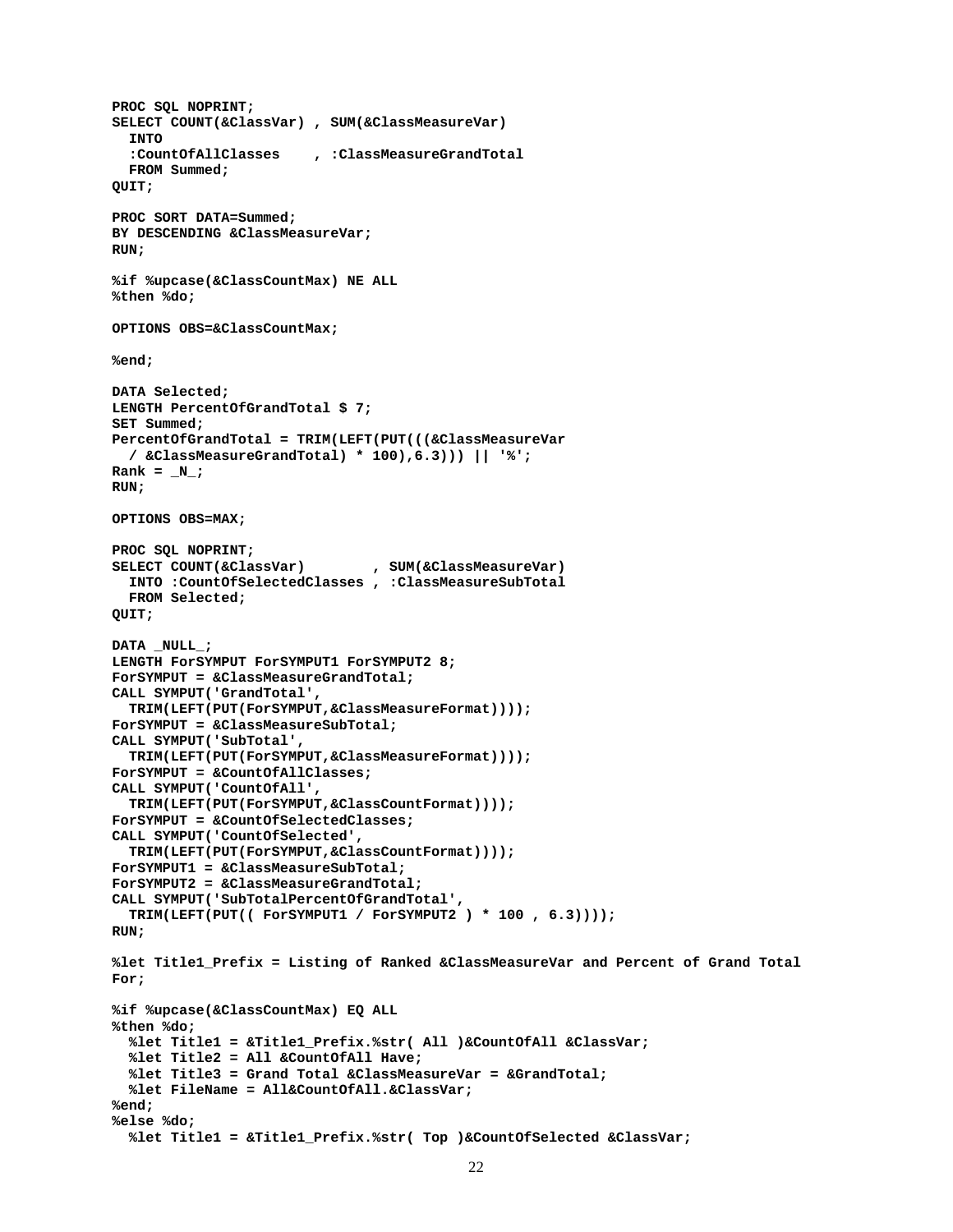```
 %let Title2 = Top &CountOfSelected Account for &ClassMeasureVar = &SubTotal Which Is 
&SubTotalPercentOfGrandTotal.% of Grand Total; 
   %let Title3 = All &CountOfAll Have Grand Total &ClassMeasureVar = &GrandTotal;
   %let FileName = Top&CountOfSelected.&ClassVar;
%end;
%if %length(&Title4_LinkToTableWithCount) NE 0 %then %do;
   %if %upcase(&Title4_LinkToTableWithCount) NE ALL
   %then %let Title4_LinkDescription = Top &Title4_LinkToTableWithCount;
   %else %let Title4_LinkDescription = All &CountOfAll;
   %let FileNameLinkTo = %sysfunc(COMPRESS(&Title4_LinkDescription.&ClassVar));
%end; 
OPTIONS NOCENTER; FOOTNOTE;
ODS NORESULTS;
ODS LISTING CLOSE;
ODS HTML PATH="&RptPath" (URL=NONE) STYLE=Styles.Minimal
     BODY="&FileName..html" (TITLE="&Title1");
TITLE1 "&Title1"; 
TITLE2 "&Title2";
TITLE3 "&Title3";
%if %length(&Title4_LinkToTableWithCount) NE 0 %then %do;
TITLE4 
   LINK="&FileNameLinkTo..html"
   "Click Here To Go To &Title4_LinkDescription";
%end;
PROC PRINT DATA=Selected NOOBS LABEL;
VAR Rank &ClassVar &ClassMeasureVar PercentOfGrandTotal;
LABEL PercentOfGrandTotal='Percent of Grand Total'; 
RUN;
ODS HTML CLOSE;
ODS LISTING;
%mend SubsettedRankingReports;
options MPRINT;
%SubsettedRankingReports(
data=sashelp.class
,ClassCountMax=10
,RptPath=C:\#MWSUG2012 Macros\Results
,Title4_LinkToTableWithCount=ALL
,ClassVar=Name
,ClassCountFormat=comma5.
,ClassMeasureVar=Weight
,ClassMeasureFormat=comma11.1);
%SubsettedRankingReports(
data=sashelp.class
,ClassCountMax=All
,RptPath=C:\#MWSUG2012 Macros\Results
,Title4_LinkToTableWithCount=10
,ClassVar=Name
,ClassCountFormat=comma5.
,ClassMeasureVar=Weight
,ClassMeasureFormat=comma11.1);
```
#### **CONCLUSION**

SAS Macro Language can enable you to create reusable versions of your code, reducing the requirement to rewrite or manually revise code when needing to accomplish the same kind of task under slightly different conditions, and reducing probability of error by allowing you to change macro parameters rather than code itself. Furthermore, it can enable you to create adaptive processing that responds to changes in data, date, data date, data-date range, other